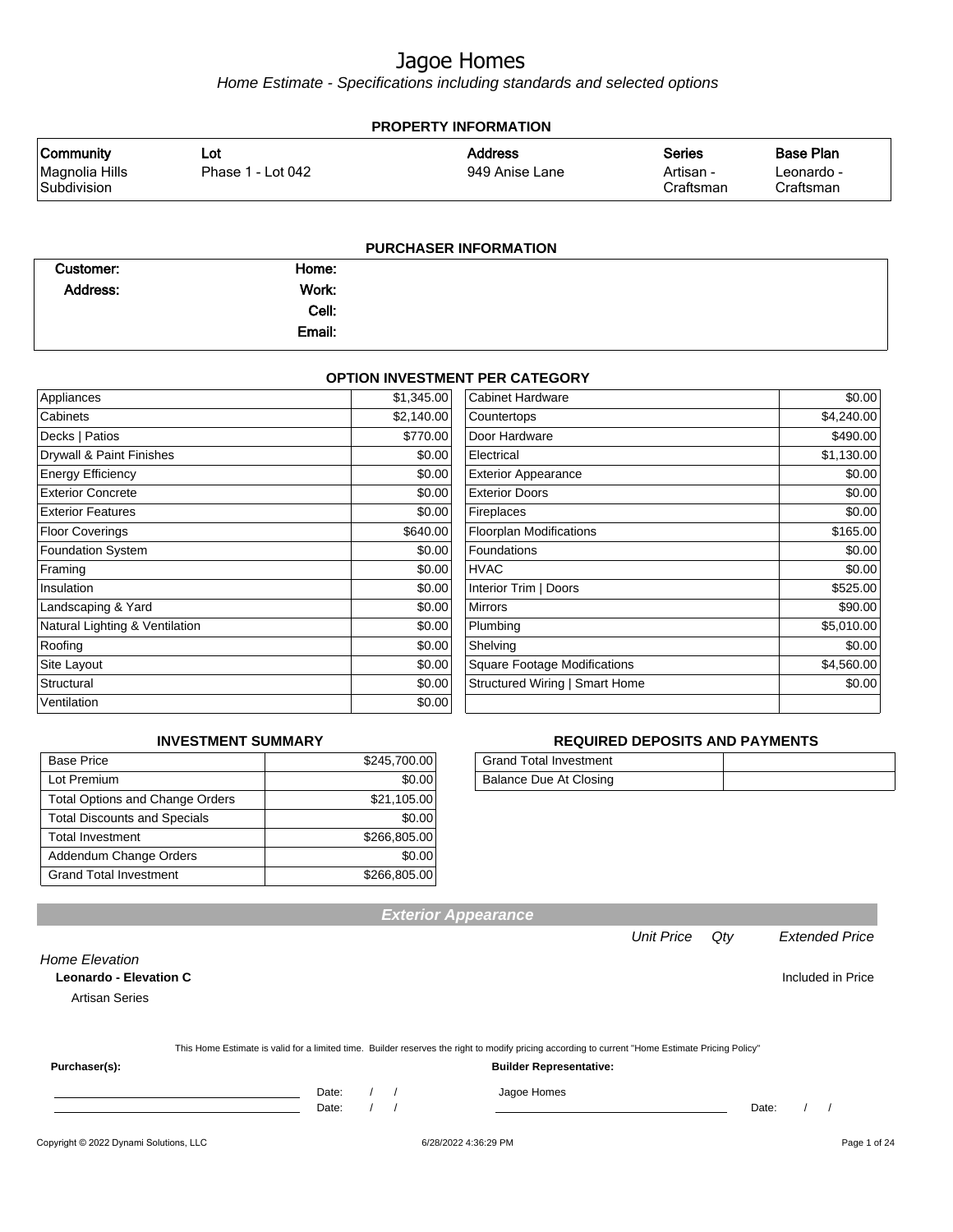Home Estimate - Specifications including standards and selected options

|                                                                   |                                                                                                                                                                             | <b>PROPERTY INFORMATION</b>         |                                         |     |                                             |
|-------------------------------------------------------------------|-----------------------------------------------------------------------------------------------------------------------------------------------------------------------------|-------------------------------------|-----------------------------------------|-----|---------------------------------------------|
| Community<br>Magnolia Hills<br>Subdivision                        | Lot<br>Phase 1 - Lot 042                                                                                                                                                    | <b>Address</b><br>949 Anise Lane    | <b>Series</b><br>Artisan -<br>Craftsman |     | <b>Base Plan</b><br>Leonardo -<br>Craftsman |
|                                                                   |                                                                                                                                                                             | <b>Exterior Appearance</b>          |                                         |     |                                             |
|                                                                   |                                                                                                                                                                             |                                     | <b>Unit Price</b>                       | Qty | <b>Extended Price</b>                       |
| <b>Cultured Stone</b><br><b>Cultured Stone</b><br>Color           |                                                                                                                                                                             |                                     |                                         |     | Included in Price                           |
| Selected Color: Cutface Penn                                      |                                                                                                                                                                             |                                     |                                         |     | Included in Price                           |
| Drop Brick Ledge<br>Drop Brick Ledge, Included                    |                                                                                                                                                                             |                                     |                                         |     | \$0.00                                      |
| <b>Brick Skirt</b><br><b>Brick Skirt</b>                          |                                                                                                                                                                             |                                     |                                         |     | \$0.00                                      |
| <b>Brick Color</b>                                                | Selected Brick Color: Brownstone                                                                                                                                            |                                     |                                         |     | Included in Price                           |
|                                                                   |                                                                                                                                                                             | <b>Foundation System</b>            |                                         |     |                                             |
|                                                                   |                                                                                                                                                                             |                                     | <b>Unit Price</b>                       | Qty | <b>Extended Price</b>                       |
| <b>Foundation System</b><br><b>Insulated Concrete Slab</b>        |                                                                                                                                                                             |                                     |                                         |     | Included in Price                           |
|                                                                   |                                                                                                                                                                             | <b>Energy Efficiency</b>            |                                         |     |                                             |
| <b>HERS Rating</b><br><b>HERS Rated Home (Less than 85 Score)</b> | Note - Jagoe Homes receives all applicable rebates for energy efficiency, utilities,<br>manufacturers, etc. Rebates have been reflected as a discount in Base Price of Home |                                     | <b>Unit Price</b>                       | Qty | <b>Extended Price</b><br>Included in Price  |
|                                                                   |                                                                                                                                                                             |                                     |                                         |     |                                             |
|                                                                   |                                                                                                                                                                             | <b>Square Footage Modifications</b> | <b>Unit Price</b>                       | Qty | <b>Extended Price</b>                       |
|                                                                   | Owner's Suite & Owner's Closet - 2' Expansion in Depth<br>Owner's Suite & Owner's Closet - 2' Expansion in Depth                                                            |                                     |                                         |     | \$4,560.00                                  |
|                                                                   |                                                                                                                                                                             | <b>Floorplan Modifications</b>      |                                         |     |                                             |
| <b>Floorplan Modifications</b>                                    |                                                                                                                                                                             |                                     | <b>Unit Price</b>                       | Qty | <b>Extended Price</b>                       |
|                                                                   | Convert Hallway Coat Closet into Pantry, Includes 5 Runs of 16" Wire Shelving                                                                                               |                                     |                                         |     | \$165.00                                    |

This Home Estimate is valid for a limited time. Builder reserves the right to modify pricing according to current "Home Estimate Pricing Policy"

**Purchaser(s): Builder Representative:** Date: / / Jagoe Homes<br>Date: / / Jagoe Homes Date: / / **Date: / / 2006** Date: / / / Date: / / / Date: / / / 2006 Date: / / / 2006 Date: / / / 2006 Date: / / / 2006 Date: / / / 2007 Date: / / / 2007 Date: / / / 2007 Date: / / / 2007 Date: / / / 2007 Date: / / / 2007 D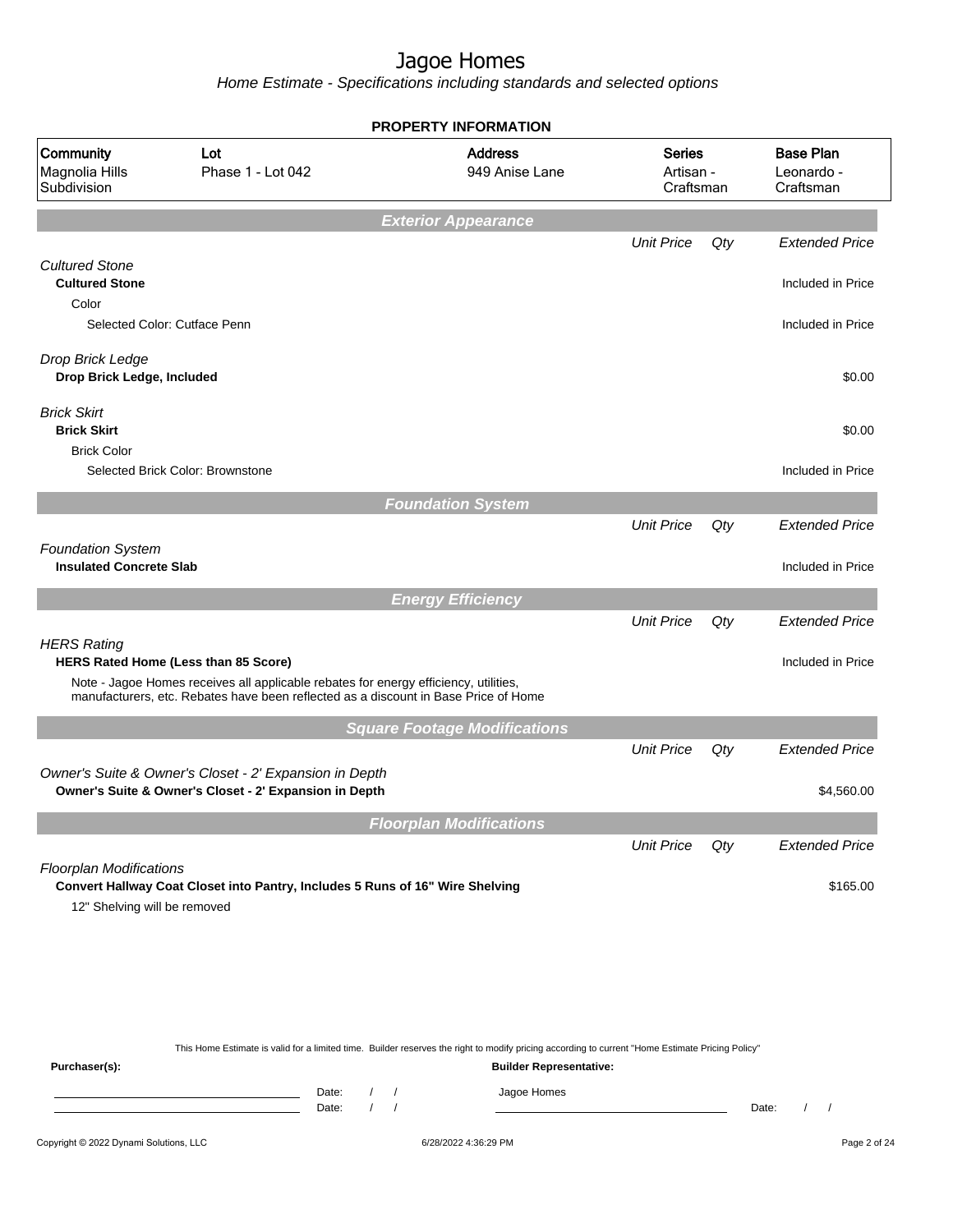Home Estimate - Specifications including standards and selected options

| <b>PROPERTY INFORMATION</b>                                   |                                                                                                                                                                          |                                               |                                         |     |                                             |
|---------------------------------------------------------------|--------------------------------------------------------------------------------------------------------------------------------------------------------------------------|-----------------------------------------------|-----------------------------------------|-----|---------------------------------------------|
| Community<br>Magnolia Hills<br>Subdivision                    | Lot<br>Phase 1 - Lot 042                                                                                                                                                 | <b>Address</b><br>949 Anise Lane              | <b>Series</b><br>Artisan -<br>Craftsman |     | <b>Base Plan</b><br>Leonardo -<br>Craftsman |
|                                                               |                                                                                                                                                                          | <b>Structural</b>                             |                                         |     |                                             |
| Concrete Slab<br>Barrier, Termite Warranty 1 year             | Concrete Slab 4" thick (avg), 3500 psi, Slab fill 6" minimum, 6 mil polyethylene Vapor                                                                                   |                                               | <b>Unit Price</b>                       | Qty | <b>Extended Price</b><br>Included in Price  |
| <b>Foundation Block</b>                                       | Block Size - Dropped Brick Ledge 12"x8"x16" & 8"x8"x16"                                                                                                                  |                                               |                                         |     | \$0.00                                      |
| <b>Foundation Drain</b>                                       | <b>Foundation Drain - Gravel French Drain</b>                                                                                                                            |                                               |                                         |     | Included in Price                           |
|                                                               |                                                                                                                                                                          | <b>Decks   Patios</b>                         |                                         |     |                                             |
|                                                               |                                                                                                                                                                          |                                               | <b>Unit Price</b>                       | Qty | <b>Extended Price</b>                       |
| Finish                                                        | Outside Retreat Concrete Patio or Covered Patio<br>16' Wide x 10' Deep Concrete Patio, 3500 psi                                                                          |                                               |                                         |     | \$770.00                                    |
|                                                               | Selected Finish: Broom Finish                                                                                                                                            |                                               |                                         |     | Included in Price                           |
|                                                               |                                                                                                                                                                          | <b>Exterior Doors</b>                         |                                         |     |                                             |
| Front Entry Door                                              | HD Smooth Steel 3/0 Painted Craftsman MHD-217-010-2 w/ 22x17 Clear Glass Insert<br>Consult with Design Coordinator for Glass Pattern, Door Handle, and Paint Selections. |                                               | <b>Unit Price</b>                       | Qty | <b>Extended Price</b><br>Included in Price  |
| 16' Craftsman Garage Overhead Door                            | Carriage House Stamped 16x7 Garage Door<br>CHI 5250   Stamped Carriage House Steel   Includes Decorative Hardware                                                        |                                               |                                         |     | Included in Price                           |
| Color<br>Selected Color: White                                |                                                                                                                                                                          |                                               |                                         |     | Included in Price                           |
| Family Room Patio Door<br>HD Steel Smooth Full Glass 3/0 Door | HD Steel Smooth Full Glass 3/0 Door. Exterior door paint to be selected. Interior of door will<br>match interior door paint selection.                                   |                                               |                                         |     | Included in Price                           |
| Garage-to-Home Door                                           | Solid Core Smooth 5 Panel Equal 2/8 Door<br>Solid Core Smooth 5 Panel Equal 2/8 Door. Door will match interior door paint selection.                                     |                                               |                                         |     | \$0.00                                      |
| Garage Door Opener                                            | Garage Door Opener(s) with 2 Transmitters                                                                                                                                |                                               |                                         |     | Included in Price                           |
| Purchaser(s):                                                 | This Home Estimate is valid for a limited time. Builder reserves the right to modify pricing according to current "Home Estimate Pricing Policy"<br>Date:                | <b>Builder Representative:</b><br>Jagoe Homes |                                         |     |                                             |

Date: / / Jagoe Homes<br>Date: / / Jagoe Homes Date: / /  $\overline{\phantom{a}}$ Copyright © 2022 Dynami Solutions, LLC <br>
6/28/2022 4:36:29 PM Page 3 of 24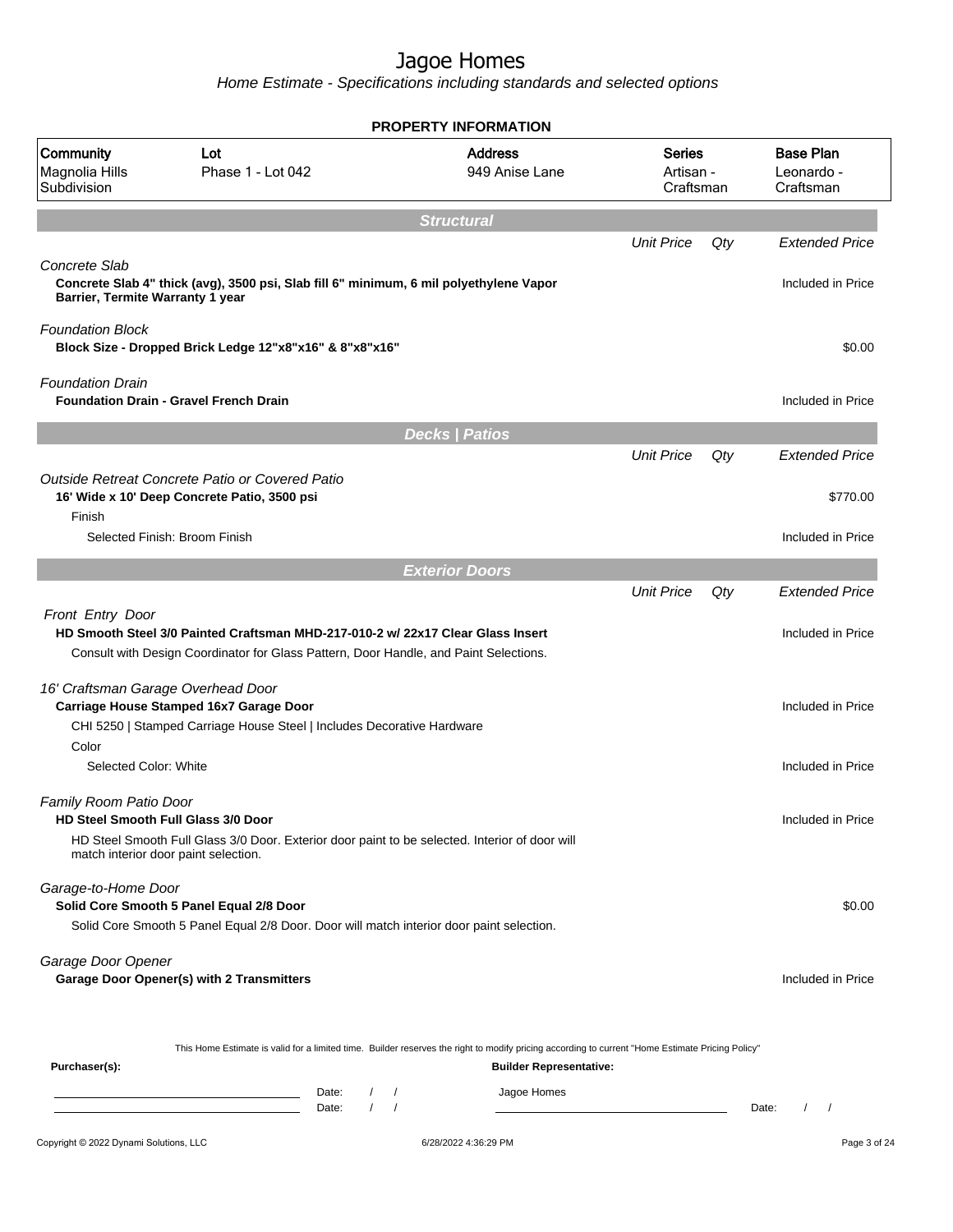Home Estimate - Specifications including standards and selected options

|                                                               |                                                                                                                                                                                            | PROPERTY INFORMATION                      |                                         |     |                                             |
|---------------------------------------------------------------|--------------------------------------------------------------------------------------------------------------------------------------------------------------------------------------------|-------------------------------------------|-----------------------------------------|-----|---------------------------------------------|
| Community<br>Magnolia Hills<br>Subdivision                    | Lot<br>Phase 1 - Lot 042                                                                                                                                                                   | <b>Address</b><br>949 Anise Lane          | <b>Series</b><br>Artisan -<br>Craftsman |     | <b>Base Plan</b><br>Leonardo -<br>Craftsman |
|                                                               |                                                                                                                                                                                            | <b>Natural Lighting &amp; Ventilation</b> |                                         |     |                                             |
|                                                               |                                                                                                                                                                                            |                                           | <b>Unit Price</b>                       | Qty | <b>Extended Price</b>                       |
| <b>Entire Home Windows</b>                                    | Vinyl Low E Single Hung Window w/ GBG & Half Screen                                                                                                                                        |                                           |                                         |     | Included in Price                           |
| confirm with New Home Consultant.                             | Vinyl Low E Single Hung Window w/ GBG & Half Screen. Glass is Clear unless otherwise<br>noted. Grilles are between the glass. Grille patterns will differ based on Home Series. Please     |                                           |                                         |     |                                             |
| <b>Window Color</b>                                           | Selected Window Color: White Exterior/White Interior                                                                                                                                       |                                           |                                         |     | Included in Price                           |
|                                                               |                                                                                                                                                                                            |                                           |                                         |     |                                             |
| <b>Entire Home Extended Jambs and Casing</b>                  | Extended Jambs and Casing (No Window Stool) Package for Windows                                                                                                                            |                                           |                                         |     | Included in Price                           |
|                                                               | Includes extended jambs and casing on all additional windows                                                                                                                               |                                           |                                         |     |                                             |
|                                                               | <b>Extended Jambs and Casing for Additional Windows</b><br>Extended Jambs and Casing (No Window Stool) Package for Windows<br>Includes extended jambs and casing on all additional windows |                                           |                                         |     | Included in Price                           |
|                                                               |                                                                                                                                                                                            |                                           |                                         |     |                                             |
|                                                               |                                                                                                                                                                                            | <b>Exterior Concrete</b>                  |                                         |     |                                             |
|                                                               |                                                                                                                                                                                            |                                           |                                         |     |                                             |
| Driveway   Maximum Width<br>24' Maximum Width at Right of Way |                                                                                                                                                                                            |                                           | <b>Unit Price</b>                       | Qty | <b>Extended Price</b><br>\$0.00             |
|                                                               | Driveway will widen past property line to accommodate selections requiring additional width.                                                                                               |                                           |                                         |     |                                             |
|                                                               |                                                                                                                                                                                            |                                           |                                         |     |                                             |
| Driveway   Concrete                                           | Driveway/Parking Double Garage: 16' 3" wide, 3500 psi                                                                                                                                      |                                           |                                         |     | Included in Price                           |
| Finish<br>Selected Finish: Broom Finish                       |                                                                                                                                                                                            |                                           |                                         |     | Included in Price                           |
|                                                               |                                                                                                                                                                                            |                                           |                                         |     |                                             |
| <b>Front Porch &amp; Sidewalk</b>                             | Exterior Concrete - Front Porch & Sidewalk, 3500 psi                                                                                                                                       |                                           |                                         |     | Included in Price                           |
| Finish<br>Selected Finish: Broom Finish                       |                                                                                                                                                                                            |                                           |                                         |     | Included in Price                           |
| <b>City Sidewalk</b>                                          | Exterior Concrete - City Sidewalk, 3500 psi, Broom Finish                                                                                                                                  |                                           |                                         |     | Included in Price                           |

This Home Estimate is valid for a limited time. Builder reserves the right to modify pricing according to current "Home Estimate Pricing Policy" **Purchaser(s): Builder Representative:** Date: / / Jagoe Homes<br>Date: / / Jagoe Homes Date: / / **Date: / / 2006** Date: / / **Date: / / / 2006** Date: / / / 2006 Date: / / / 2006 Date: / / / 2006 Date: / / / 2007 Date: / / / 2007 Date: / / / 2008 Date: / / / 2008 Date: / / / 2008 Date: / / / 2008 Date: / / / 2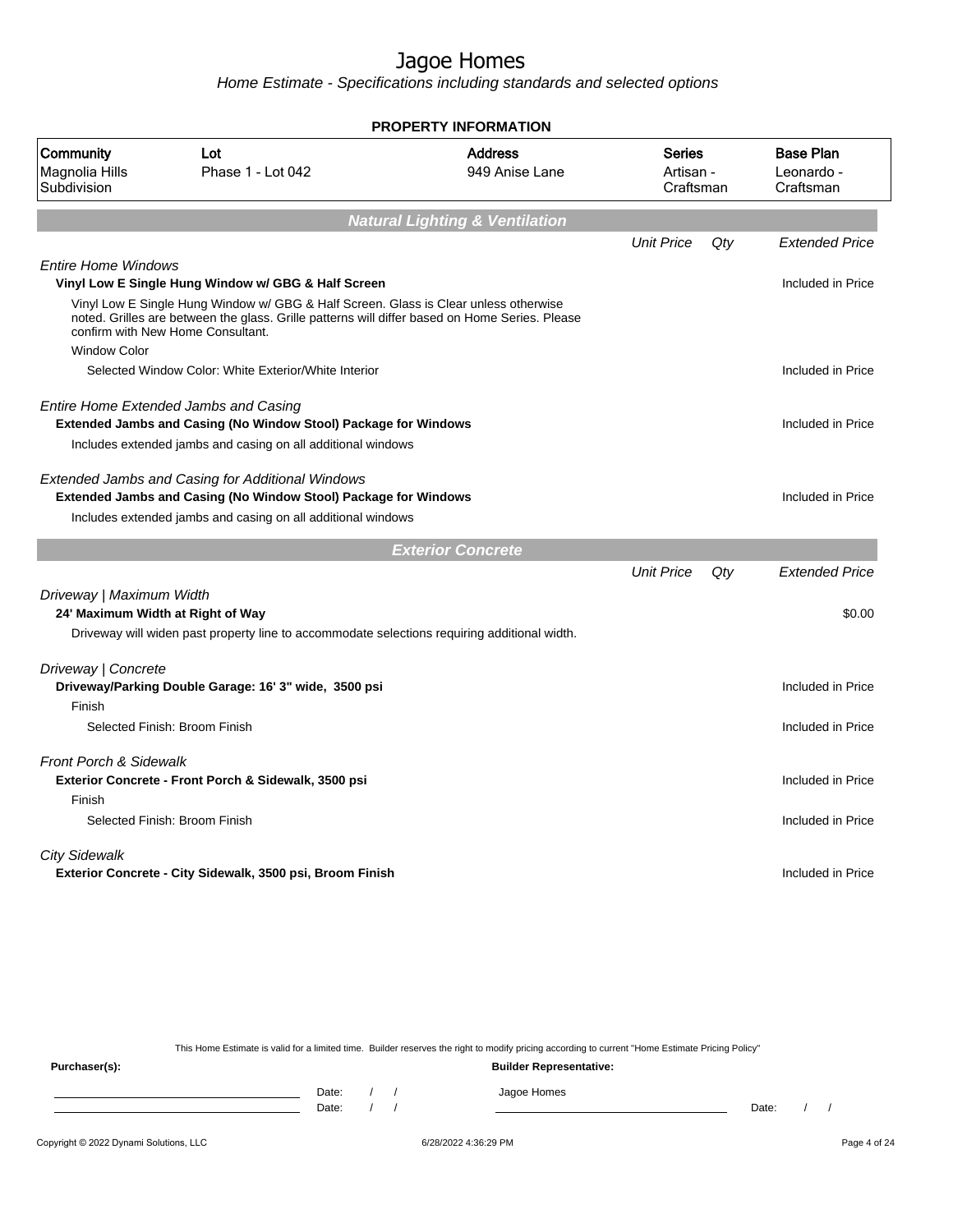Home Estimate - Specifications including standards and selected options

|                                                                                 |                                                                                                                                                       | <b>PROPERTY INFORMATION</b>      |                                         |     |                                             |
|---------------------------------------------------------------------------------|-------------------------------------------------------------------------------------------------------------------------------------------------------|----------------------------------|-----------------------------------------|-----|---------------------------------------------|
| Community<br>Magnolia Hills<br>Subdivision                                      | Lot<br>Phase 1 - Lot 042                                                                                                                              | <b>Address</b><br>949 Anise Lane | <b>Series</b><br>Artisan -<br>Craftsman |     | <b>Base Plan</b><br>Leonardo -<br>Craftsman |
|                                                                                 |                                                                                                                                                       | <b>Exterior Features</b>         |                                         |     |                                             |
|                                                                                 |                                                                                                                                                       |                                  | <b>Unit Price</b>                       | Qty | <b>Extended Price</b>                       |
| <b>Exterior Siding</b><br>Color                                                 | Exterior Portfolio - Double 4" Vinyl Siding                                                                                                           |                                  |                                         |     | Included in Price                           |
| Selected Color: Cypress                                                         |                                                                                                                                                       |                                  |                                         |     | Included in Price                           |
| <b>Exterior Bracket/Corbel</b>                                                  | Exterior Bracket(s), Corbel(s) Painted                                                                                                                |                                  |                                         |     | Included in Price                           |
| Color                                                                           | Selected Color: SW7006 Extra White (White Coordinate)                                                                                                 |                                  |                                         |     | Included in Price                           |
| Garage Door Header, Stained<br>Garage Door Header, Stained                      |                                                                                                                                                       |                                  |                                         |     | Included in Price                           |
| Stain Color                                                                     | Selected Stain Color: SW Woodscapes Acrylic SW3031 Cabin Brown                                                                                        |                                  |                                         |     | Included in Price                           |
| <b>Exterior Decorative Siding</b><br><b>Exterior Portfolio Perfection Shake</b> | Perfection shingles have a more finished appearance than a hand-split shake. They are                                                                 |                                  |                                         |     | Included in Price                           |
| Color                                                                           | patterned from #1 Red Cedar and offer a cleaner and more uniform appearance.                                                                          |                                  |                                         |     |                                             |
| Selected Color: Graphite                                                        |                                                                                                                                                       |                                  |                                         |     | Included in Price                           |
| <b>Exterior Special Trim Areas</b><br>color selected.                           | Aluminum Wrapped Trim: Window Trim, Beams, Rake/Fascia, etc. Color will match Soffit<br>See plan for details. Color will match Soffit Color Selected. |                                  |                                         |     | Included in Price                           |
|                                                                                 |                                                                                                                                                       |                                  |                                         |     |                                             |
| <b>Exterior Vinyl Corner Trim(s)</b><br><b>Vinyl Corner Trim(s)</b>             |                                                                                                                                                       |                                  |                                         |     | Included in Price                           |
| Color<br>Selected Color: White                                                  |                                                                                                                                                       |                                  |                                         |     | Included in Price                           |
| Fascia<br><b>Fascia Aluminum</b>                                                | Color will match Soffit Color Selected                                                                                                                |                                  |                                         |     | Included in Price                           |
|                                                                                 |                                                                                                                                                       |                                  |                                         |     |                                             |
| Soffit<br><b>Soffit - Continuous Perforated Vinyl</b>                           |                                                                                                                                                       |                                  |                                         |     | Included in Price                           |
| Color                                                                           |                                                                                                                                                       |                                  |                                         |     |                                             |
| Selected Color: White                                                           |                                                                                                                                                       |                                  |                                         |     | Included in Price                           |
|                                                                                 |                                                                                                                                                       |                                  |                                         |     |                                             |

This Home Estimate is valid for a limited time. Builder reserves the right to modify pricing according to current "Home Estimate Pricing Policy" **Purchaser(s): Builder Representative:** Date: / / Jagoe Homes<br>Date: / / Jagoe Homes Date: / / **Date: / / 2006** Date: / / / Date: / / / Date: / / / 2006 Date: / / / 2006 Date: / / / 2006 Date: / / / 2006 Date: / / / 2007 Date: / / / 2007 Date: / / / 2007 Date: / / / 2007 Date: / / / 2007 Date: / / / 2007 D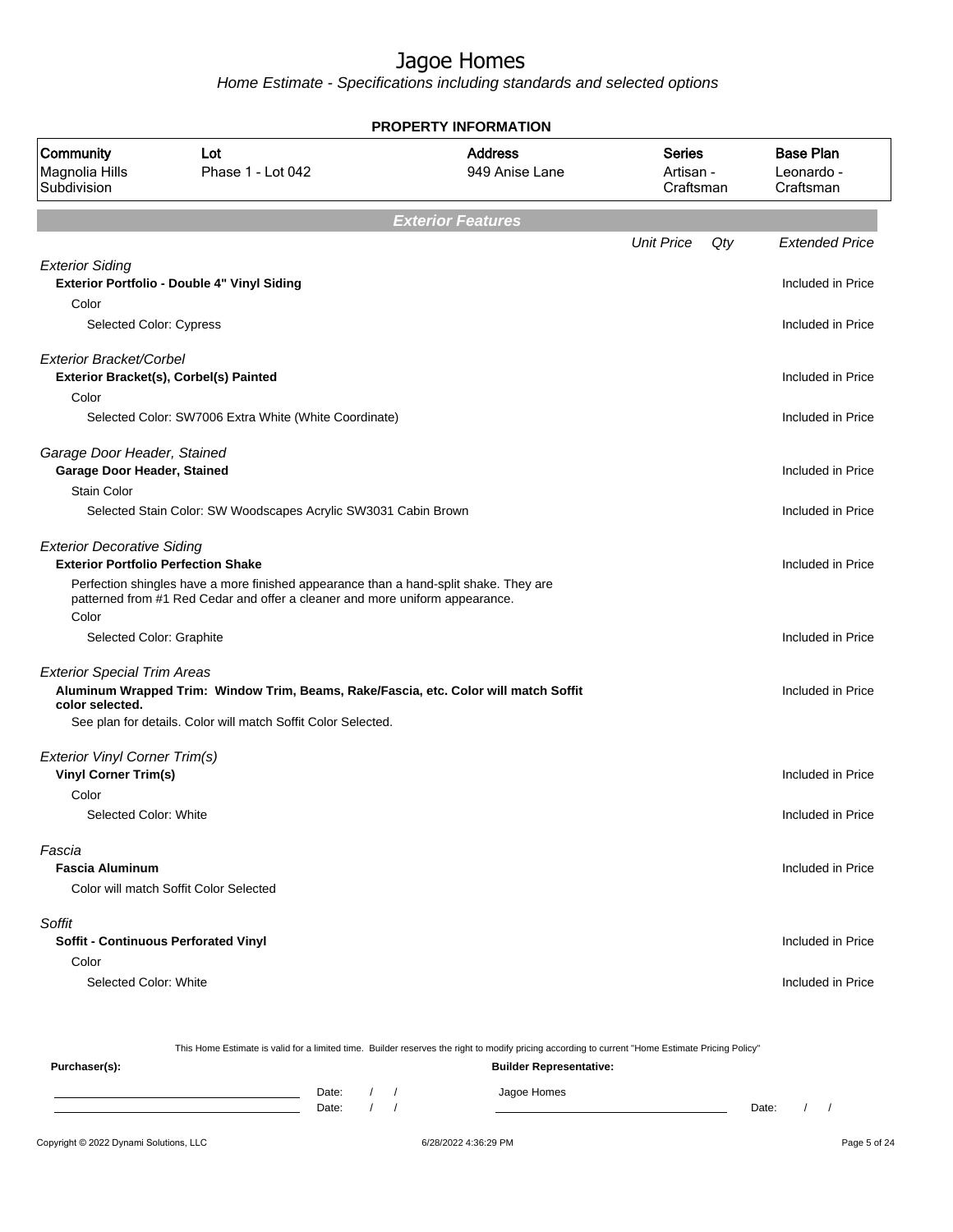|                                                            |                                                                                                                                                  | <b>PROPERTY INFORMATION</b> |                                |                                         |       |                                             |
|------------------------------------------------------------|--------------------------------------------------------------------------------------------------------------------------------------------------|-----------------------------|--------------------------------|-----------------------------------------|-------|---------------------------------------------|
| Community<br>Magnolia Hills<br>Subdivision                 | Lot<br>Phase 1 - Lot 042                                                                                                                         | <b>Address</b>              | 949 Anise Lane                 | <b>Series</b><br>Artisan -<br>Craftsman |       | <b>Base Plan</b><br>Leonardo -<br>Craftsman |
|                                                            |                                                                                                                                                  | <b>Exterior Features</b>    |                                |                                         |       |                                             |
|                                                            |                                                                                                                                                  |                             |                                | <b>Unit Price</b>                       | Qty   | <b>Extended Price</b>                       |
| Gutter<br>Gutters Aluminum 5" (.027 gauge)<br>Color        |                                                                                                                                                  |                             |                                |                                         |       | Included in Price                           |
| Selected Color: White                                      |                                                                                                                                                  |                             |                                |                                         |       | Included in Price                           |
| Downspout                                                  | Downspouts Aluminum 3" x 2" (.027 gauge)                                                                                                         |                             |                                |                                         |       | Included in Price                           |
| Splash Block<br>Splash Blocks 24" precast concrete         |                                                                                                                                                  |                             |                                |                                         |       | Included in Price                           |
| <b>Front Porch Post</b><br><b>Stain Color</b>              | Wood Porch Post & Bracket Size & Type per plan, Stained                                                                                          |                             |                                |                                         |       | Included in Price                           |
|                                                            | Selected Stain Color: SW Woodscapes Acrylic SW3031 Cabin Brown                                                                                   |                             |                                |                                         |       | Included in Price                           |
| Flashing<br><b>Flashing see Plan Detail</b>                |                                                                                                                                                  |                             |                                |                                         |       | Included in Price                           |
| <b>Exterior Mailbox</b>                                    | <b>Centralized Mailbox - Cluster Box Unit</b>                                                                                                    |                             |                                |                                         |       | \$0.00                                      |
|                                                            |                                                                                                                                                  | <b>Roofing</b>              |                                |                                         |       |                                             |
|                                                            |                                                                                                                                                  |                             |                                | <b>Unit Price</b>                       | Qty   | <b>Extended Price</b>                       |
| Roof Felt                                                  | Synthetic Underlayment or Felt, Aluminum Drip Edge                                                                                               |                             |                                |                                         |       | Included in Price                           |
| <b>Roof Shingles</b>                                       | 30 Year GAF Dimensional Roof Shingles                                                                                                            |                             |                                |                                         |       | Included in Price                           |
| Roofing Color                                              | Selected Roofing Color: Weathered Wood                                                                                                           |                             |                                |                                         |       | Included in Price                           |
| Roof Valley Material<br>Ice and Water Shield or Equivalent |                                                                                                                                                  |                             |                                |                                         |       | Included in Price                           |
|                                                            |                                                                                                                                                  | <b>Fireplaces</b>           |                                |                                         |       |                                             |
|                                                            |                                                                                                                                                  |                             |                                | <b>Unit Price</b>                       | Qty   | <b>Extended Price</b>                       |
| Fireplace   Family Room<br>None                            |                                                                                                                                                  |                             |                                |                                         |       | Included in Price                           |
| Purchaser(s):                                              | This Home Estimate is valid for a limited time. Builder reserves the right to modify pricing according to current "Home Estimate Pricing Policy" |                             | <b>Builder Representative:</b> |                                         |       |                                             |
|                                                            | Date:<br>$\sqrt{2}$<br><u> 1989 - Johann Barn, mars ann an t-</u><br>$\sqrt{ }$<br>Date:                                                         | $\prime$<br>$\sqrt{ }$      | Jagoe Homes                    |                                         | Date: | $\prime$<br>$\sqrt{2}$                      |
| Copyright © 2022 Dynami Solutions, LLC                     |                                                                                                                                                  | 6/28/2022 4:36:29 PM        |                                |                                         |       | Page 6 of 24                                |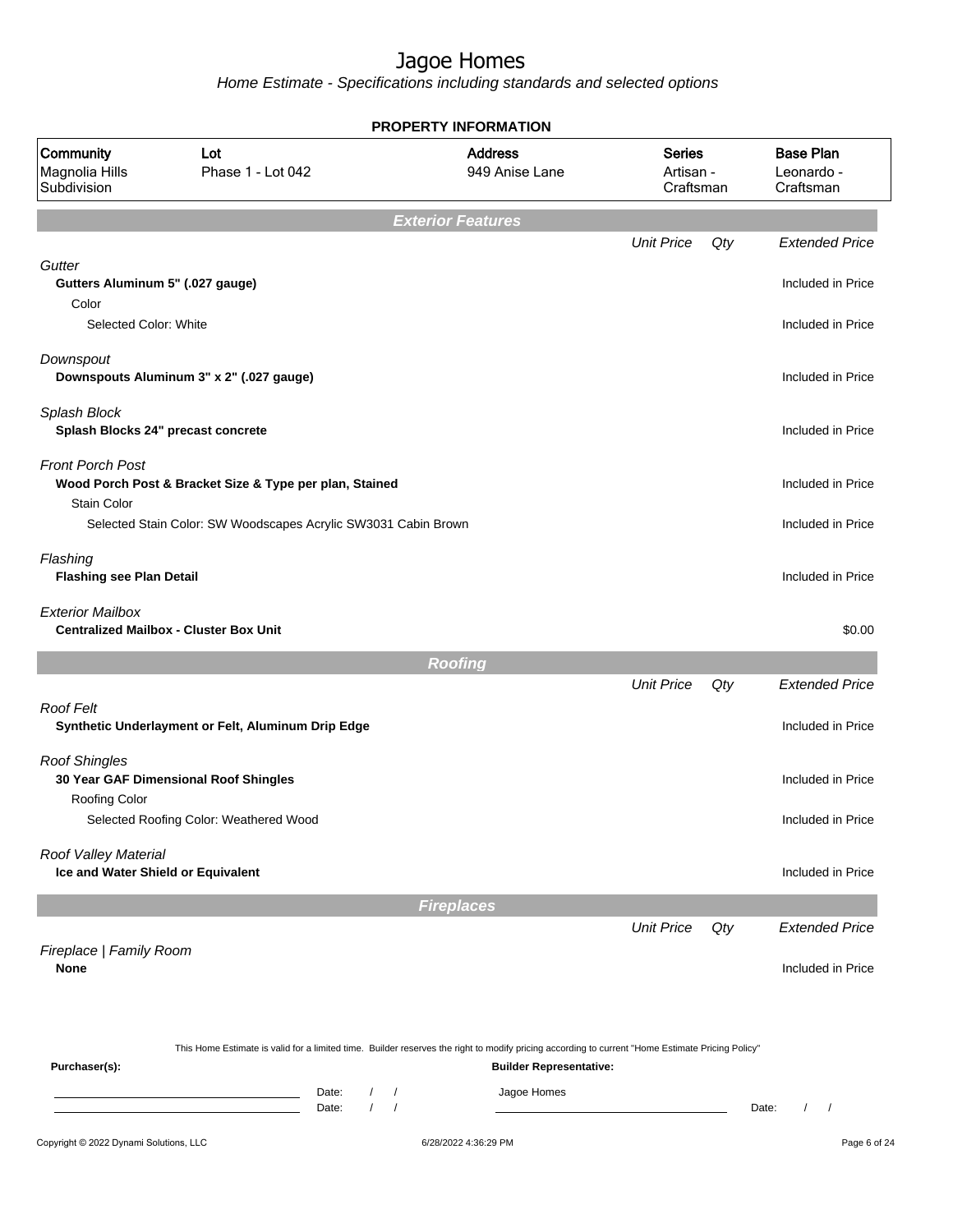Home Estimate - Specifications including standards and selected options

| <b>PROPERTY INFORMATION</b>                                                                   |                                                                                      |                                     |                                         |     |                                             |
|-----------------------------------------------------------------------------------------------|--------------------------------------------------------------------------------------|-------------------------------------|-----------------------------------------|-----|---------------------------------------------|
| Community<br>Magnolia Hills<br>Subdivision                                                    | Lot<br>Phase 1 - Lot 042                                                             | <b>Address</b><br>949 Anise Lane    | <b>Series</b><br>Artisan -<br>Craftsman |     | <b>Base Plan</b><br>Leonardo -<br>Craftsman |
|                                                                                               |                                                                                      | <b>Insulation</b>                   |                                         |     |                                             |
| <b>Entire Home Foundation Insulation</b>                                                      | Foundation Perimeter 1"x24" Styrofoam R5.0                                           |                                     | <b>Unit Price</b>                       | Qty | <b>Extended Price</b><br>Included in Price  |
| Living Area Wall Insulation                                                                   | Living Area Walls R15 Fiberglass Blown-In &/or Batt Wall System                      |                                     |                                         |     | Included in Price                           |
| Living Area Ceiling Insulation                                                                | Living Area Flat Ceiling R38 (Average) Blown-In Fiberglass                           |                                     |                                         |     | Included in Price                           |
|                                                                                               |                                                                                      | <b>Drywall &amp; Paint Finishes</b> |                                         |     |                                             |
|                                                                                               |                                                                                      |                                     | <b>Unit Price</b>                       | Qty | <b>Extended Price</b>                       |
| <b>Interior Home Wall Finish</b>                                                              | 1/2" Drywall   Finished, Primed, & Painted Smooth                                    |                                     |                                         |     | Included in Price                           |
| <b>Interior Home Ceiling Finish</b><br><b>Drywall   Textured Throughout</b>                   | 1/2in Structural or 5/8in Drywall   Stomped Texture   White                          |                                     |                                         |     | Included in Price                           |
| Garage Drywall and Finish Application<br>Two Car Garage   Drywall, Prime, & Paint             | Entire Home Paint Color used unless otherwise specified under Additional Paint Color |                                     |                                         |     | Included in Price                           |
| <b>Mechanical Storage</b><br><b>Unfinished Drywall</b>                                        |                                                                                      |                                     |                                         |     | Included in Price                           |
| <b>Interior Wall Surfaces Paint</b><br><b>Sherwin Williams Duration Latex   Flat</b><br>Color |                                                                                      |                                     |                                         |     | Included in Price                           |
| Selected Color: SW7064 Passive                                                                |                                                                                      |                                     |                                         |     | Included in Price                           |
| Sheen<br>Selected Sheen: Flat                                                                 |                                                                                      |                                     |                                         |     | Included in Price                           |
| Interior Trim & Door Paint                                                                    | Trim & Door   Sherwin Williams ProClassic Waterborne Acrylic   Semi-Gloss            |                                     |                                         |     | Included in Price                           |
| Color                                                                                         | Selected Color: SW7006 Extra White                                                   |                                     |                                         |     | Included in Price                           |

This Home Estimate is valid for a limited time. Builder reserves the right to modify pricing according to current "Home Estimate Pricing Policy"

**Purchaser(s): Builder Representative:** Date: / / Jagoe Homes<br>Date: / / Jagoe Homes Date: / / **Date: / / 2006** Date: / / / Date: / / / Date: / / / 2006 Date: / / / 2006 Date: / / / 2006 Date: / / / 2006 Date: / / / 2007 Date: / / / 2007 Date: / / / 2007 Date: / / / 2007 Date: / / / 2007 Date: / / / 2007 D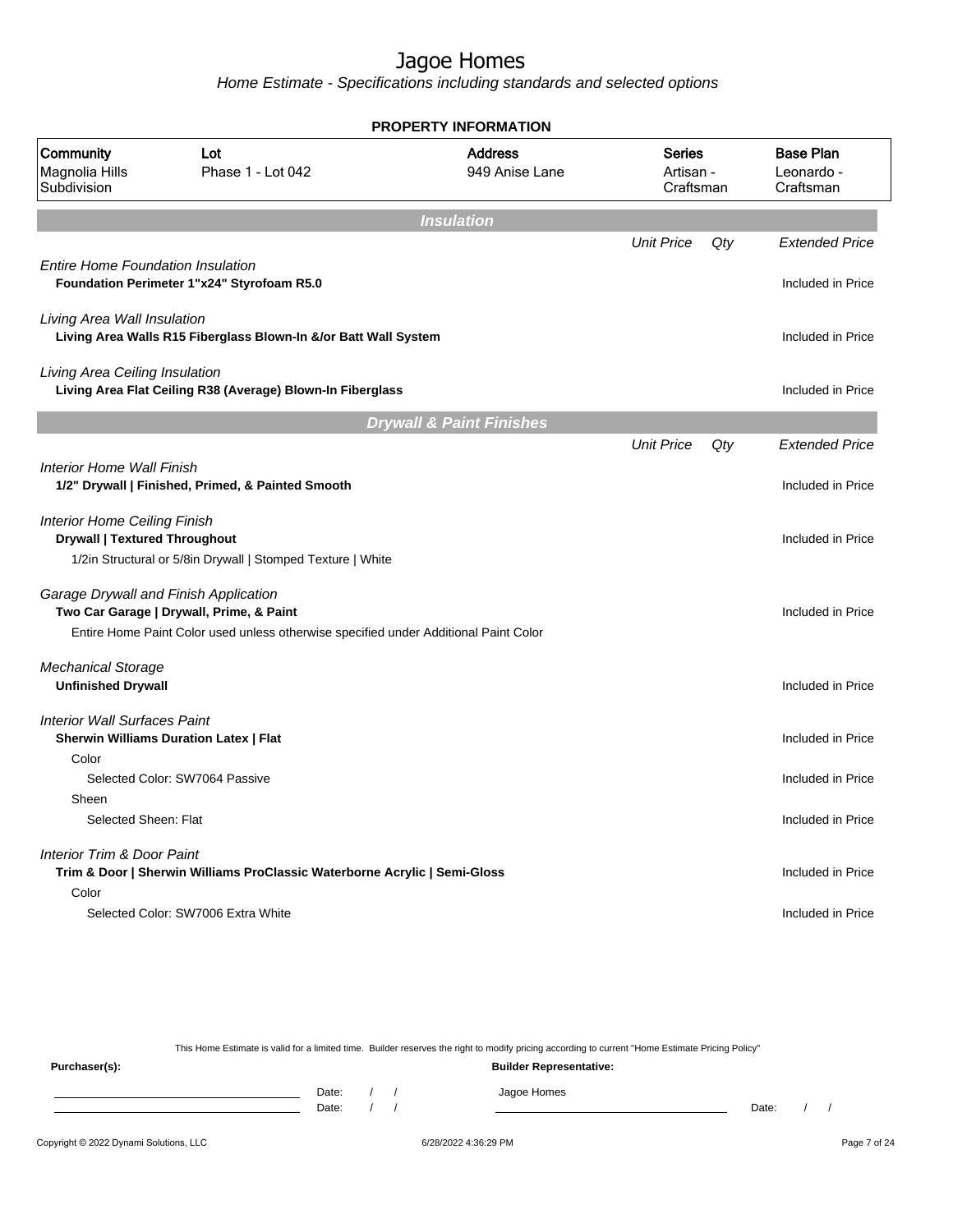Home Estimate - Specifications including standards and selected options

|                                                                                                  |                                                                                                                                                                                                                                                    | <b>PROPERTY INFORMATION</b>      |                                  |     |                                             |  |  |  |  |  |
|--------------------------------------------------------------------------------------------------|----------------------------------------------------------------------------------------------------------------------------------------------------------------------------------------------------------------------------------------------------|----------------------------------|----------------------------------|-----|---------------------------------------------|--|--|--|--|--|
| Community<br>Magnolia Hills<br>Subdivision                                                       | Lot<br>Phase 1 - Lot 042                                                                                                                                                                                                                           | <b>Address</b><br>949 Anise Lane | Series<br>Artisan -<br>Craftsman |     | <b>Base Plan</b><br>Leonardo -<br>Craftsman |  |  |  |  |  |
| <b>Drywall &amp; Paint Finishes</b>                                                              |                                                                                                                                                                                                                                                    |                                  |                                  |     |                                             |  |  |  |  |  |
|                                                                                                  |                                                                                                                                                                                                                                                    |                                  | <b>Unit Price</b>                | Qty | <b>Extended Price</b>                       |  |  |  |  |  |
| <b>Exterior Door Paint</b><br><b>Exterior Door Color   Latex</b><br>painted Interior Trim Color. | Paint color for all HINGED Exterior Doors, Including Front Door. Interior of door will be                                                                                                                                                          |                                  |                                  |     | Included in Price                           |  |  |  |  |  |
| Color                                                                                            | Color Requests outside of Available Personal Options will be subject to approval.                                                                                                                                                                  |                                  |                                  |     |                                             |  |  |  |  |  |
|                                                                                                  | Selected Color: SW7006 Extra White                                                                                                                                                                                                                 |                                  |                                  |     | Included in Price                           |  |  |  |  |  |
|                                                                                                  |                                                                                                                                                                                                                                                    | <b>Interior Trim / Doors</b>     |                                  |     |                                             |  |  |  |  |  |
|                                                                                                  |                                                                                                                                                                                                                                                    |                                  | <b>Unit Price</b>                | Qty | <b>Extended Price</b>                       |  |  |  |  |  |
| <b>Entire Home Interior Doors</b><br>Smooth Finish<br><b>Primed for Paint</b>                    | Interior Door Units, Hollow Core, 6/8 Tall, 5 Panel Equal, Smooth                                                                                                                                                                                  |                                  |                                  |     | \$0.00                                      |  |  |  |  |  |
| Baseboard 4 1/4"                                                                                 | Entire Home Craftsman Style Trim Package<br>Craftsman Interior Flat Door Casing 3 1/2", Interior Flat Window Trim 3 1/2", Interior Flat<br>Door & Window Casing: 3 1/2" 1015M   Base: 4 1/4"<br>Base installed in Finished Living Areas Only       |                                  |                                  |     | \$525.00                                    |  |  |  |  |  |
|                                                                                                  |                                                                                                                                                                                                                                                    | <b>Door Hardware</b>             |                                  |     |                                             |  |  |  |  |  |
|                                                                                                  |                                                                                                                                                                                                                                                    |                                  | <b>Unit Price</b>                | Qty | <b>Extended Price</b>                       |  |  |  |  |  |
| <b>Front Door Handleset</b><br>and Hinges of Front Door.                                         | Kwikset   Amador Handleset   Exterior Trim Kit Included<br>Includes (1) Exterior Handleset and (1) Interior Door Hardware, to match Exterior Door<br>Hardware Selection Style. Finish selection will be indicated below for Interior Door Hardware |                                  |                                  |     | \$150.00                                    |  |  |  |  |  |
| Front Door Handle Set Finish                                                                     |                                                                                                                                                                                                                                                    |                                  |                                  |     |                                             |  |  |  |  |  |
| Hinge & Interior Hardware Finish                                                                 | Selected Front Door Handle Set Finish: Satin Nickel                                                                                                                                                                                                |                                  |                                  |     | Included in Price                           |  |  |  |  |  |
|                                                                                                  | Selected Hinge & Interior Hardware Finish: Match Exterior Handleset - Satin Nickel                                                                                                                                                                 |                                  |                                  |     | Included in Price                           |  |  |  |  |  |
| <b>Home Exterior Door Hardware</b><br>Kwikset   Ladera Lever                                     |                                                                                                                                                                                                                                                    |                                  | \$60.00                          | 2   | \$120.00                                    |  |  |  |  |  |
| Finish                                                                                           | Includes Front Door (if Front Door Handleset is not selected) Garage to Home Door and any<br>Hinged Patio or Service Door selected in the HE.                                                                                                      |                                  |                                  |     |                                             |  |  |  |  |  |
|                                                                                                  | Selected Finish: Satin Nickel                                                                                                                                                                                                                      |                                  |                                  |     | Included in Price                           |  |  |  |  |  |
|                                                                                                  |                                                                                                                                                                                                                                                    |                                  |                                  |     |                                             |  |  |  |  |  |

This Home Estimate is valid for a limited time. Builder reserves the right to modify pricing according to current "Home Estimate Pricing Policy"

| Purchaser(s): |                |  | <b>Builder Representative:</b> |       |  |
|---------------|----------------|--|--------------------------------|-------|--|
|               | Date:<br>Date: |  | Jagoe Homes                    | Date: |  |
|               |                |  |                                |       |  |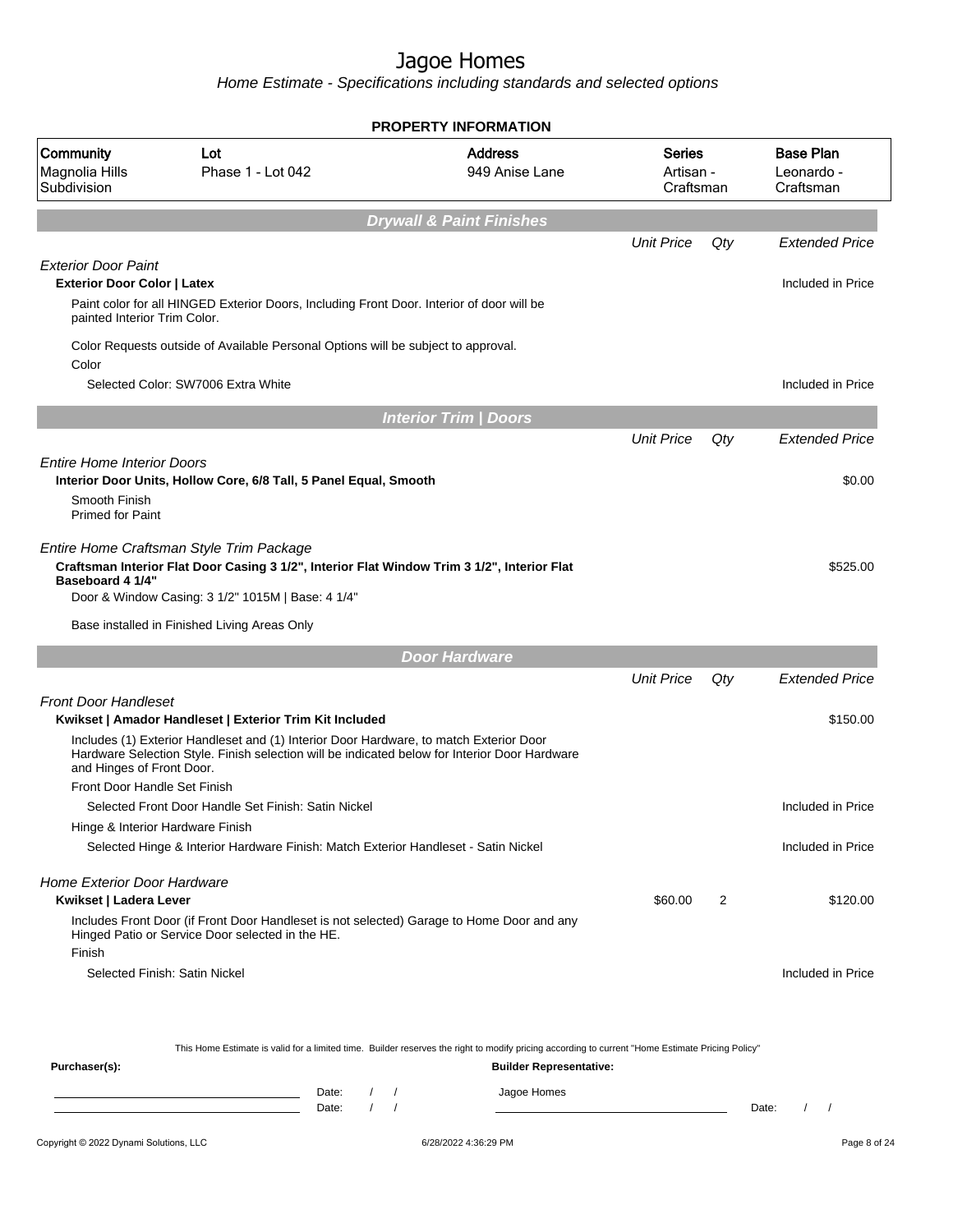Home Estimate - Specifications including standards and selected options

|                                                                                                 |                                                 | <b>PROPERTY INFORMATION</b>      |                                         |     |                                             |
|-------------------------------------------------------------------------------------------------|-------------------------------------------------|----------------------------------|-----------------------------------------|-----|---------------------------------------------|
| Community<br>Magnolia Hills<br>Subdivision                                                      | Lot<br>Phase 1 - Lot 042                        | <b>Address</b><br>949 Anise Lane | <b>Series</b><br>Artisan -<br>Craftsman |     | <b>Base Plan</b><br>Leonardo -<br>Craftsman |
|                                                                                                 |                                                 | <b>Door Hardware</b>             |                                         |     |                                             |
|                                                                                                 |                                                 |                                  | <b>Unit Price</b>                       | Qty | <b>Extended Price</b>                       |
| <b>Entire Home Interior Door Locks</b><br>Kwikset   Ladera Lever<br>Includes all Interior Doors |                                                 |                                  |                                         |     | \$220.00                                    |
| Finish                                                                                          |                                                 |                                  |                                         |     |                                             |
|                                                                                                 | Selected Finish: Satin Nickel                   |                                  |                                         |     | Included in Price                           |
| Door Stops                                                                                      |                                                 |                                  |                                         |     |                                             |
|                                                                                                 | Hardware-Spring & Hinge Door Stops              |                                  |                                         |     | Included in Price                           |
|                                                                                                 |                                                 | <b>Cabinets</b>                  |                                         |     |                                             |
|                                                                                                 |                                                 |                                  | <b>Unit Price</b>                       | Qty | <b>Extended Price</b>                       |
| Kitchen Cabinet Design Options                                                                  | 42" Straight Lay Wall Cabinets w/ Crown Molding |                                  |                                         |     | \$410.00                                    |
| <b>Kitchen Cabinets</b>                                                                         | <b>Brellin Full Overlay Purestyle Laminate</b>  |                                  |                                         |     | \$1,160.00                                  |
| Full Overlay Shaker Door                                                                        |                                                 |                                  |                                         |     |                                             |
| Finish                                                                                          |                                                 |                                  |                                         |     |                                             |
| Selected Finish: White                                                                          |                                                 |                                  |                                         |     | Included in Price                           |
| <b>Owners Bath Cabinets</b>                                                                     |                                                 |                                  |                                         |     |                                             |
|                                                                                                 | <b>Brellin Full Overlay Purestyle Laminate</b>  |                                  |                                         |     | \$260.00                                    |
| Finish<br>Selected Finish: White                                                                |                                                 |                                  |                                         |     | Included in Price                           |
| Vanity Height                                                                                   |                                                 |                                  |                                         |     |                                             |
|                                                                                                 | Selected Vanity Height: Raised - 35"            |                                  |                                         |     | \$70.00                                     |
| <b>Bath 2 Cabinets</b>                                                                          |                                                 |                                  |                                         |     |                                             |
|                                                                                                 | <b>Brellin Full Overlay Purestyle Laminate</b>  |                                  |                                         |     | \$170.00                                    |
| Finish                                                                                          |                                                 |                                  |                                         |     |                                             |
| Selected Finish: White                                                                          |                                                 |                                  |                                         |     | Included in Price                           |
| Vanity Height                                                                                   |                                                 |                                  |                                         |     |                                             |
|                                                                                                 | Selected Vanity Height: Raised - 35"            |                                  |                                         |     | \$70.00                                     |

This Home Estimate is valid for a limited time. Builder reserves the right to modify pricing according to current "Home Estimate Pricing Policy"

**Purchaser(s): Builder Representative:** Date: / / Jagoe Homes<br>Date: / / Jagoe Homes Date: / / **Date: / / 2006** Date: / / / Date: / / / Date: / / / 2006 Date: / / / 2006 Date: / / / 2006 Date: / / / 2006 Date: / / / 2007 Date: / / / 2007 Date: / / / 2007 Date: / / / 2007 Date: / / / 2007 Date: / / / 2007 D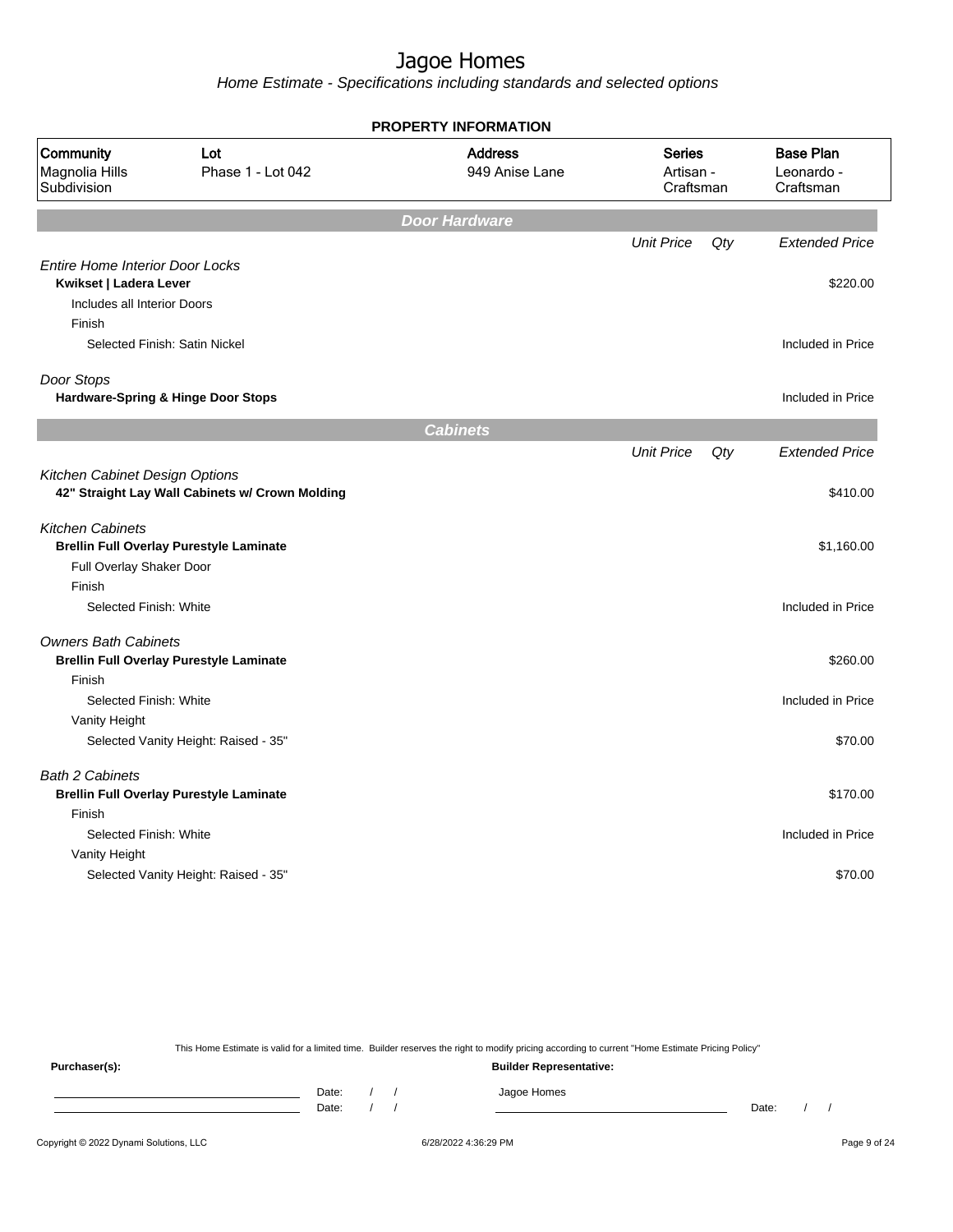Home Estimate - Specifications including standards and selected options

|                                                              | <b>PROPERTY INFORMATION</b>                                                                                                                            |                                  |                                         |     |                                             |  |  |  |  |
|--------------------------------------------------------------|--------------------------------------------------------------------------------------------------------------------------------------------------------|----------------------------------|-----------------------------------------|-----|---------------------------------------------|--|--|--|--|
| Community<br>Magnolia Hills<br>Subdivision                   | Lot<br>Phase 1 - Lot 042                                                                                                                               | <b>Address</b><br>949 Anise Lane | <b>Series</b><br>Artisan -<br>Craftsman |     | <b>Base Plan</b><br>Leonardo -<br>Craftsman |  |  |  |  |
|                                                              |                                                                                                                                                        | <b>Cabinet Hardware</b>          |                                         |     |                                             |  |  |  |  |
|                                                              |                                                                                                                                                        |                                  | <b>Unit Price</b>                       | Qty | <b>Extended Price</b>                       |  |  |  |  |
| <b>Kitchen Cabinet Hardware</b>                              |                                                                                                                                                        |                                  |                                         |     |                                             |  |  |  |  |
| <b>Rosalynn Collection</b>                                   |                                                                                                                                                        |                                  |                                         |     | \$0.00                                      |  |  |  |  |
| <b>Cabinet Door Hardware</b>                                 |                                                                                                                                                        |                                  |                                         |     |                                             |  |  |  |  |
|                                                              | Selected Cabinet Door Hardware: 192mm                                                                                                                  |                                  |                                         |     | Included in Price                           |  |  |  |  |
| <b>Cabinet Drawer Hardware</b>                               |                                                                                                                                                        |                                  |                                         |     |                                             |  |  |  |  |
|                                                              | Selected Cabinet Drawer Hardware: 128mm                                                                                                                |                                  |                                         |     | Included in Price                           |  |  |  |  |
| Finish                                                       |                                                                                                                                                        |                                  |                                         |     |                                             |  |  |  |  |
|                                                              | Selected Finish: Polished Chrome                                                                                                                       |                                  |                                         |     | Included in Price                           |  |  |  |  |
| <b>Owner's Bath Cabinet Hardware</b>                         |                                                                                                                                                        |                                  |                                         |     |                                             |  |  |  |  |
| <b>Rosalynn Collection</b>                                   |                                                                                                                                                        |                                  |                                         |     | \$0.00                                      |  |  |  |  |
| Cabinet Door Hardware                                        |                                                                                                                                                        |                                  |                                         |     |                                             |  |  |  |  |
|                                                              | Selected Cabinet Door Hardware: 192mm                                                                                                                  |                                  |                                         |     | Included in Price                           |  |  |  |  |
| <b>Cabinet Drawer Hardware</b>                               |                                                                                                                                                        |                                  |                                         |     |                                             |  |  |  |  |
|                                                              | Selected Cabinet Drawer Hardware: 128mm                                                                                                                |                                  |                                         |     | Included in Price                           |  |  |  |  |
| Finish                                                       |                                                                                                                                                        |                                  |                                         |     |                                             |  |  |  |  |
|                                                              | Selected Finish: Polished Chrome                                                                                                                       |                                  |                                         |     | Included in Price                           |  |  |  |  |
| <b>Bath 2 Cabinet Hardware</b><br><b>Rosalynn Collection</b> |                                                                                                                                                        |                                  |                                         |     | \$0.00                                      |  |  |  |  |
| Cabinet Door Hardware                                        |                                                                                                                                                        |                                  |                                         |     |                                             |  |  |  |  |
|                                                              | Selected Cabinet Door Hardware: 192mm                                                                                                                  |                                  |                                         |     | Included in Price                           |  |  |  |  |
| Finish                                                       |                                                                                                                                                        |                                  |                                         |     |                                             |  |  |  |  |
|                                                              | Selected Finish: Polished Chrome                                                                                                                       |                                  |                                         |     | Included in Price                           |  |  |  |  |
|                                                              |                                                                                                                                                        | <b>Countertops</b>               |                                         |     |                                             |  |  |  |  |
|                                                              |                                                                                                                                                        |                                  | <b>Unit Price</b>                       |     |                                             |  |  |  |  |
|                                                              |                                                                                                                                                        |                                  |                                         | Qty | <b>Extended Price</b>                       |  |  |  |  |
| <b>Kitchen Countertops</b>                                   |                                                                                                                                                        |                                  |                                         |     |                                             |  |  |  |  |
| Granite   3cm Class I                                        |                                                                                                                                                        |                                  |                                         |     | \$2,840.00                                  |  |  |  |  |
|                                                              | Includes Stainless Steel Undermount Double Bowl Sink and 4 in Granite splash. Included<br>splash will be removed if decorative backsplash is selected. |                                  |                                         |     |                                             |  |  |  |  |
|                                                              | Granite is not seamless and seams will be visible and can be felt.<br>Colors could vary from samples due to the nature of natural stone.               |                                  |                                         |     |                                             |  |  |  |  |
| Color                                                        |                                                                                                                                                        |                                  |                                         |     |                                             |  |  |  |  |
|                                                              | Selected Color: Dallas White                                                                                                                           |                                  |                                         |     | Included in Price                           |  |  |  |  |
| Edge Profile                                                 |                                                                                                                                                        |                                  |                                         |     |                                             |  |  |  |  |
|                                                              | Selected Edge Profile: Pencil Edge Top & Bottom                                                                                                        |                                  |                                         |     | Included in Price                           |  |  |  |  |

This Home Estimate is valid for a limited time. Builder reserves the right to modify pricing according to current "Home Estimate Pricing Policy"

**Purchaser(s): Builder Representative:** Date: / / Jagoe Homes<br>Date: / / Jagoe Homes Date: / / Date: / /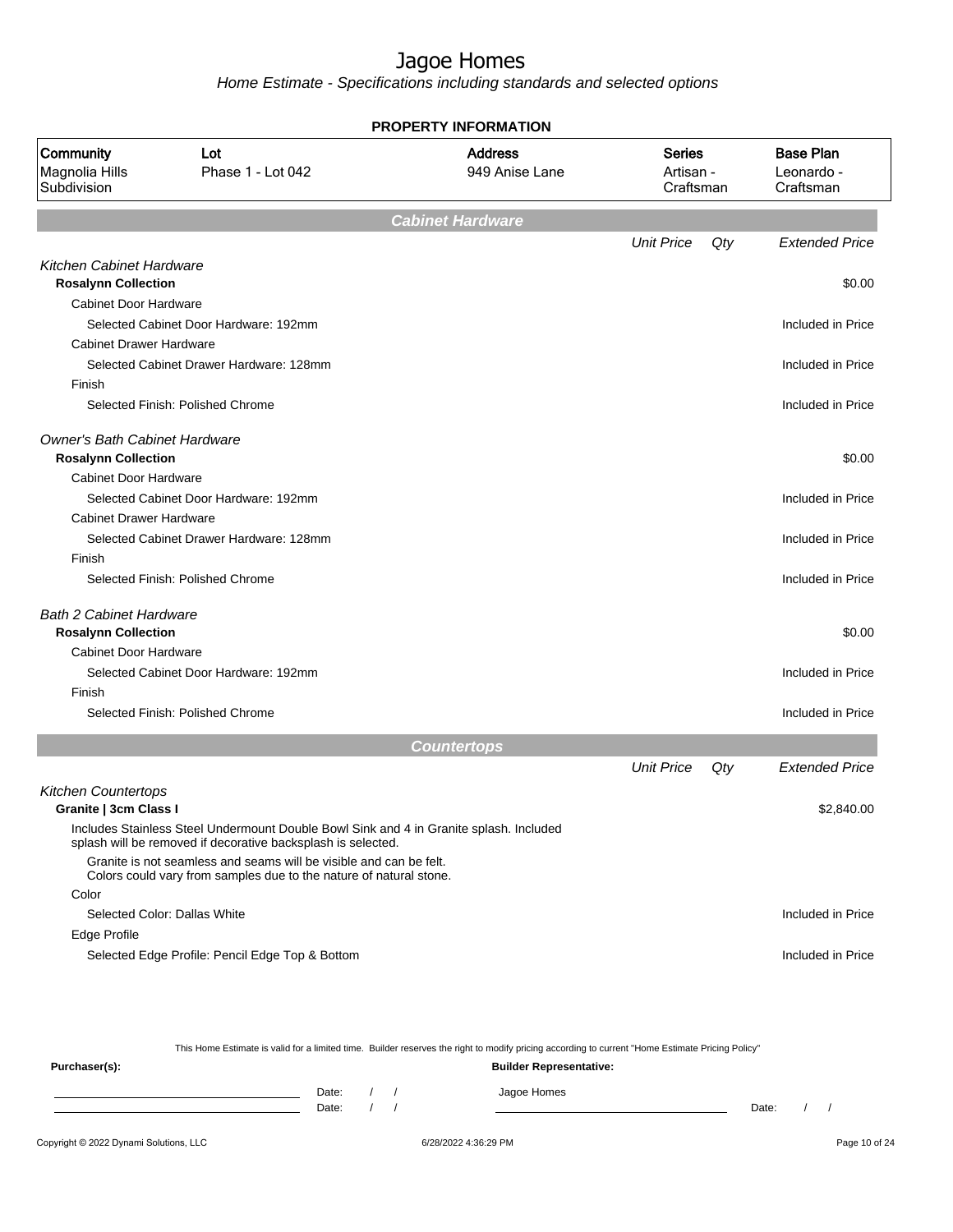|                                                              |                                                                                                                                                                                                                                                                                                                                                                                                                                                                                 | <b>PROPERTY INFORMATION</b>      |                                         |                                             |
|--------------------------------------------------------------|---------------------------------------------------------------------------------------------------------------------------------------------------------------------------------------------------------------------------------------------------------------------------------------------------------------------------------------------------------------------------------------------------------------------------------------------------------------------------------|----------------------------------|-----------------------------------------|---------------------------------------------|
| Community<br>Magnolia Hills<br>Subdivision                   | Lot<br>Phase 1 - Lot 042                                                                                                                                                                                                                                                                                                                                                                                                                                                        | <b>Address</b><br>949 Anise Lane | <b>Series</b><br>Artisan -<br>Craftsman | <b>Base Plan</b><br>Leonardo -<br>Craftsman |
|                                                              |                                                                                                                                                                                                                                                                                                                                                                                                                                                                                 | <b>Countertops</b>               |                                         |                                             |
|                                                              |                                                                                                                                                                                                                                                                                                                                                                                                                                                                                 |                                  | <b>Unit Price</b><br>Qty                | <b>Extended Price</b>                       |
| Kitchen Backsplash - Tile<br><b>Mythology</b>                |                                                                                                                                                                                                                                                                                                                                                                                                                                                                                 |                                  |                                         | \$930.00                                    |
| the Mediterranean islands.                                   | Experience Mediterranean essence with the Mythology™ collection - featuring<br>styles and characteristics sure to stir your soul. As dramatic as it is chic in the detailing; rich<br>natural earth tones and textures with handmade look punches<br>are the foundation of Mythology™. With curvaceous 6-inch arabesque shapes & Picket<br>Mosaic options, embody the warmth and serenity of                                                                                    |                                  |                                         |                                             |
| Ceramic                                                      | Selected Ceramic: Mythology Arabesque Santorini MY90                                                                                                                                                                                                                                                                                                                                                                                                                            |                                  |                                         | Included in Price                           |
| <b>Grout Color</b>                                           |                                                                                                                                                                                                                                                                                                                                                                                                                                                                                 |                                  |                                         |                                             |
|                                                              | Selected Grout Color: 02 Pewter                                                                                                                                                                                                                                                                                                                                                                                                                                                 |                                  |                                         | Included in Price                           |
| Trim                                                         |                                                                                                                                                                                                                                                                                                                                                                                                                                                                                 |                                  |                                         |                                             |
|                                                              | Selected Trim: Polished Chrome                                                                                                                                                                                                                                                                                                                                                                                                                                                  |                                  |                                         | Included in Price                           |
| <b>Owner's Bath Vanity Top</b>                               | <b>Cultured Marble   Double Rectangle Bowl</b>                                                                                                                                                                                                                                                                                                                                                                                                                                  |                                  |                                         | \$390.00                                    |
| abrasive products.<br>mildew and chips.<br>Color             | process, creating character, depth and interest that mimics its natural counterpart.<br>Low Maintenance - Cultured marble never needs to be sealed and is easy to clean with non-<br>Durable - Cultured marble is non-porous, making it extremely tough and resistant to stains,<br>Economical - In general, cultured marble is less expensive to fabricate and install than slab<br>marble, but will increase the overall value of a home just as natural stone products will. |                                  |                                         |                                             |
|                                                              | Selected Color: Carerra Frost                                                                                                                                                                                                                                                                                                                                                                                                                                                   |                                  |                                         | Included in Price                           |
| Finish                                                       |                                                                                                                                                                                                                                                                                                                                                                                                                                                                                 |                                  |                                         |                                             |
| Selected Finish: Matte                                       |                                                                                                                                                                                                                                                                                                                                                                                                                                                                                 |                                  |                                         | Included in Price                           |
| Bath 2 Vanity Top<br><b>Cultured Marble   Rectangle Bowl</b> |                                                                                                                                                                                                                                                                                                                                                                                                                                                                                 |                                  |                                         | \$80.00                                     |
| Color                                                        |                                                                                                                                                                                                                                                                                                                                                                                                                                                                                 |                                  |                                         |                                             |
|                                                              | Selected Color: Carerra Frost                                                                                                                                                                                                                                                                                                                                                                                                                                                   |                                  |                                         | Included in Price                           |
| Finish<br>Selected Finish: Matte                             |                                                                                                                                                                                                                                                                                                                                                                                                                                                                                 |                                  |                                         | Included in Price                           |
|                                                              |                                                                                                                                                                                                                                                                                                                                                                                                                                                                                 |                                  |                                         |                                             |
|                                                              |                                                                                                                                                                                                                                                                                                                                                                                                                                                                                 | <b>Mirrors</b>                   |                                         |                                             |
|                                                              |                                                                                                                                                                                                                                                                                                                                                                                                                                                                                 |                                  | <b>Unit Price</b><br>Qty                | <b>Extended Price</b>                       |
| <b>Owner's Bath Mirrors</b>                                  | Beveled Edged Mirrors, (Qty 2), 24" X 36"                                                                                                                                                                                                                                                                                                                                                                                                                                       |                                  |                                         | \$90.00                                     |
|                                                              | This Home Estimate is valid for a limited time. Builder reserves the right to modify pricing according to current "Home Estimate Pricing Policy"                                                                                                                                                                                                                                                                                                                                |                                  |                                         |                                             |
| Purchaser(s):                                                |                                                                                                                                                                                                                                                                                                                                                                                                                                                                                 | <b>Builder Representative:</b>   |                                         |                                             |
|                                                              | Date:<br>Date:                                                                                                                                                                                                                                                                                                                                                                                                                                                                  | Jagoe Homes                      |                                         | $\prime$<br>$\sqrt{ }$<br>Date:             |
| Copyright © 2022 Dynami Solutions, LLC                       |                                                                                                                                                                                                                                                                                                                                                                                                                                                                                 | 6/28/2022 4:36:29 PM             |                                         | Page 11 of 24                               |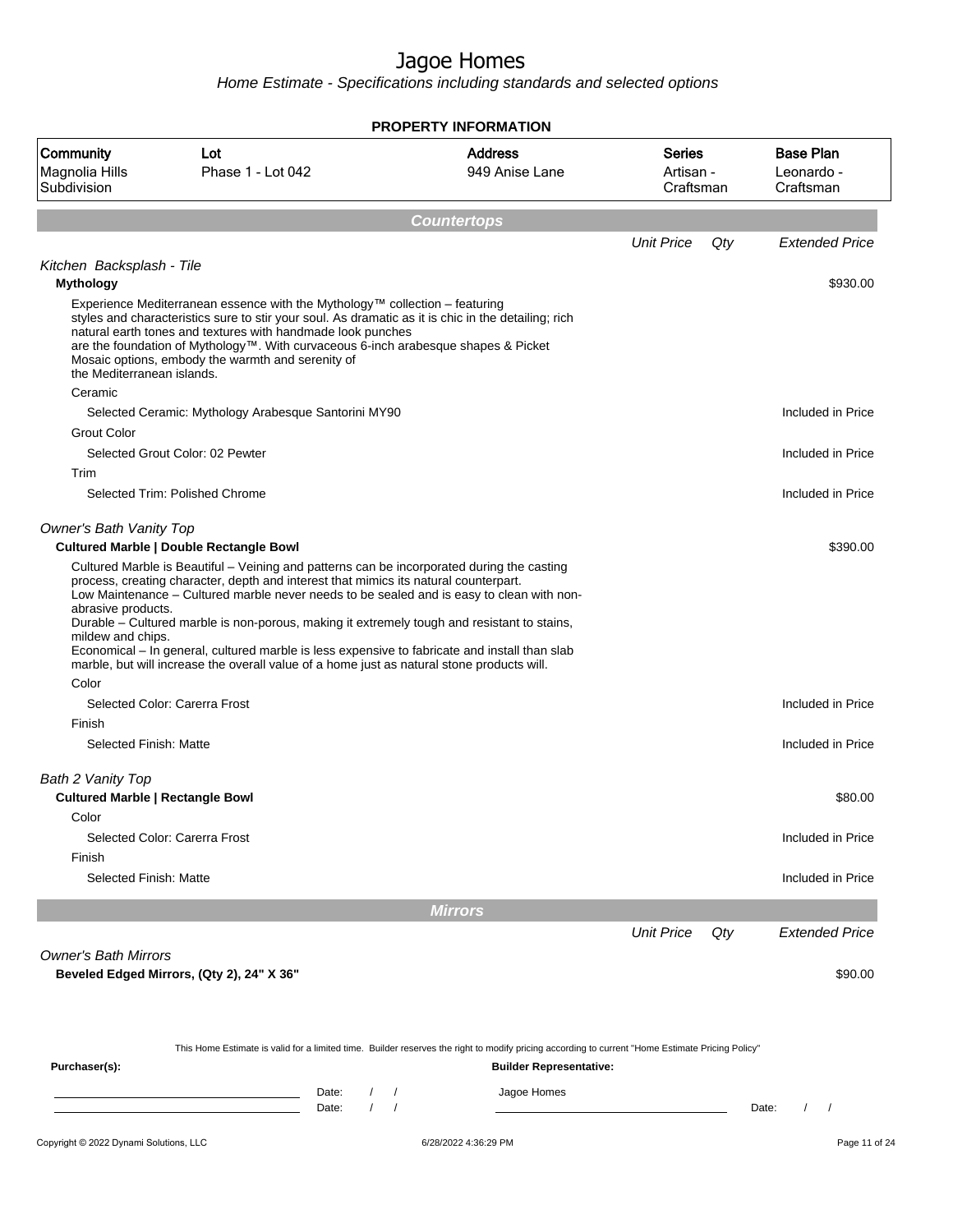| Lot<br>Phase 1 - Lot 042 | <b>Address</b><br>949 Anise Lane                                                                                                                                                                                                                                                                                                                                                                                                                                                                                                                                                                                                      | <b>Series</b>                                                                                                                                                                                                                           |     | <b>Base Plan</b><br>Leonardo -<br>Craftsman |
|--------------------------|---------------------------------------------------------------------------------------------------------------------------------------------------------------------------------------------------------------------------------------------------------------------------------------------------------------------------------------------------------------------------------------------------------------------------------------------------------------------------------------------------------------------------------------------------------------------------------------------------------------------------------------|-----------------------------------------------------------------------------------------------------------------------------------------------------------------------------------------------------------------------------------------|-----|---------------------------------------------|
|                          | <b>Mirrors</b>                                                                                                                                                                                                                                                                                                                                                                                                                                                                                                                                                                                                                        |                                                                                                                                                                                                                                         |     |                                             |
|                          |                                                                                                                                                                                                                                                                                                                                                                                                                                                                                                                                                                                                                                       | <b>Unit Price</b>                                                                                                                                                                                                                       | Qty | <b>Extended Price</b>                       |
|                          |                                                                                                                                                                                                                                                                                                                                                                                                                                                                                                                                                                                                                                       |                                                                                                                                                                                                                                         |     |                                             |
|                          |                                                                                                                                                                                                                                                                                                                                                                                                                                                                                                                                                                                                                                       |                                                                                                                                                                                                                                         |     | Included in Price                           |
|                          | <b>Appliances</b>                                                                                                                                                                                                                                                                                                                                                                                                                                                                                                                                                                                                                     |                                                                                                                                                                                                                                         |     |                                             |
|                          |                                                                                                                                                                                                                                                                                                                                                                                                                                                                                                                                                                                                                                       | <b>Unit Price</b>                                                                                                                                                                                                                       | Qty | <b>Extended Price</b>                       |
|                          |                                                                                                                                                                                                                                                                                                                                                                                                                                                                                                                                                                                                                                       |                                                                                                                                                                                                                                         |     |                                             |
|                          |                                                                                                                                                                                                                                                                                                                                                                                                                                                                                                                                                                                                                                       |                                                                                                                                                                                                                                         |     | \$240.00                                    |
|                          |                                                                                                                                                                                                                                                                                                                                                                                                                                                                                                                                                                                                                                       |                                                                                                                                                                                                                                         |     |                                             |
|                          |                                                                                                                                                                                                                                                                                                                                                                                                                                                                                                                                                                                                                                       |                                                                                                                                                                                                                                         |     | \$150.00                                    |
|                          |                                                                                                                                                                                                                                                                                                                                                                                                                                                                                                                                                                                                                                       |                                                                                                                                                                                                                                         |     |                                             |
|                          |                                                                                                                                                                                                                                                                                                                                                                                                                                                                                                                                                                                                                                       |                                                                                                                                                                                                                                         |     | \$80.00                                     |
|                          |                                                                                                                                                                                                                                                                                                                                                                                                                                                                                                                                                                                                                                       |                                                                                                                                                                                                                                         |     |                                             |
|                          |                                                                                                                                                                                                                                                                                                                                                                                                                                                                                                                                                                                                                                       |                                                                                                                                                                                                                                         |     |                                             |
|                          |                                                                                                                                                                                                                                                                                                                                                                                                                                                                                                                                                                                                                                       |                                                                                                                                                                                                                                         |     |                                             |
|                          |                                                                                                                                                                                                                                                                                                                                                                                                                                                                                                                                                                                                                                       |                                                                                                                                                                                                                                         |     | Included in Price                           |
|                          |                                                                                                                                                                                                                                                                                                                                                                                                                                                                                                                                                                                                                                       |                                                                                                                                                                                                                                         |     | \$60.00                                     |
|                          |                                                                                                                                                                                                                                                                                                                                                                                                                                                                                                                                                                                                                                       |                                                                                                                                                                                                                                         |     |                                             |
|                          |                                                                                                                                                                                                                                                                                                                                                                                                                                                                                                                                                                                                                                       |                                                                                                                                                                                                                                         |     |                                             |
|                          |                                                                                                                                                                                                                                                                                                                                                                                                                                                                                                                                                                                                                                       |                                                                                                                                                                                                                                         |     |                                             |
|                          |                                                                                                                                                                                                                                                                                                                                                                                                                                                                                                                                                                                                                                       |                                                                                                                                                                                                                                         |     | Included in Price                           |
|                          |                                                                                                                                                                                                                                                                                                                                                                                                                                                                                                                                                                                                                                       |                                                                                                                                                                                                                                         |     |                                             |
|                          |                                                                                                                                                                                                                                                                                                                                                                                                                                                                                                                                                                                                                                       |                                                                                                                                                                                                                                         |     | \$650.00                                    |
|                          |                                                                                                                                                                                                                                                                                                                                                                                                                                                                                                                                                                                                                                       |                                                                                                                                                                                                                                         |     |                                             |
|                          |                                                                                                                                                                                                                                                                                                                                                                                                                                                                                                                                                                                                                                       |                                                                                                                                                                                                                                         |     | \$165.00                                    |
|                          | <b>Plumbing</b>                                                                                                                                                                                                                                                                                                                                                                                                                                                                                                                                                                                                                       |                                                                                                                                                                                                                                         |     |                                             |
|                          |                                                                                                                                                                                                                                                                                                                                                                                                                                                                                                                                                                                                                                       | <b>Unit Price</b>                                                                                                                                                                                                                       | Qty | <b>Extended Price</b>                       |
|                          |                                                                                                                                                                                                                                                                                                                                                                                                                                                                                                                                                                                                                                       |                                                                                                                                                                                                                                         |     | Included in Price                           |
|                          |                                                                                                                                                                                                                                                                                                                                                                                                                                                                                                                                                                                                                                       |                                                                                                                                                                                                                                         |     |                                             |
|                          |                                                                                                                                                                                                                                                                                                                                                                                                                                                                                                                                                                                                                                       |                                                                                                                                                                                                                                         |     | Included in Price                           |
|                          |                                                                                                                                                                                                                                                                                                                                                                                                                                                                                                                                                                                                                                       |                                                                                                                                                                                                                                         |     |                                             |
|                          | Beveled Edge Mirror(s)   Per Base Plan<br>Range - Gas - Free Standing Continuous Grates<br>Selected Finish: Stainless Steel - JGBS66REKSS<br>Kitchen Microwave or Microwave Hood<br><b>Microwave - Stainless Steel</b><br>16 1/8 H x 29 7/8 W x 15 9/16 D in<br>Selected Finish: Stainless Steel - JVM3160RFSS<br>Dishwasher - Front Control - Stainless Steel<br><b>CYCLE &amp; DRY BOOST</b><br>33 3/8 H x 23 3/4 W x 24 D in<br>Selected Finish: GDF535PSRSS<br>Refrigerator - Side by Side w/ Ice & Water on Door<br>Selected Finish: Stainless Steel - GSS25GYPFS<br>Owner's Bath Fixture Color Package<br>Selected Color: White | GE® 1.6 CU. FT. OVER-THE-RANGE MICROWAVE OVEN<br>Technical Specification: APPROXIMATE DIMENSIONS (HxWxD)<br>GE® FRONT CONTROL WITH PLASTIC INTERIOR DISHWASHER WITH SANITIZE<br>Technical Specification: APPROXIMATE DIMENSIONS (HxWxD) |     | Artisan -<br>Craftsman                      |

|                                        |                |  | This Home Estimate is valid for a limited time. Builder reserves the right to modify pricing according to current "Home Estimate Pricing Policy" |       |  |               |
|----------------------------------------|----------------|--|--------------------------------------------------------------------------------------------------------------------------------------------------|-------|--|---------------|
| Purchaser(s):                          |                |  | <b>Builder Representative:</b>                                                                                                                   |       |  |               |
|                                        | Date:<br>Date: |  | Jagoe Homes                                                                                                                                      | Date: |  |               |
| Copyright © 2022 Dynami Solutions, LLC |                |  | 6/28/2022 4:36:29 PM                                                                                                                             |       |  | Page 12 of 24 |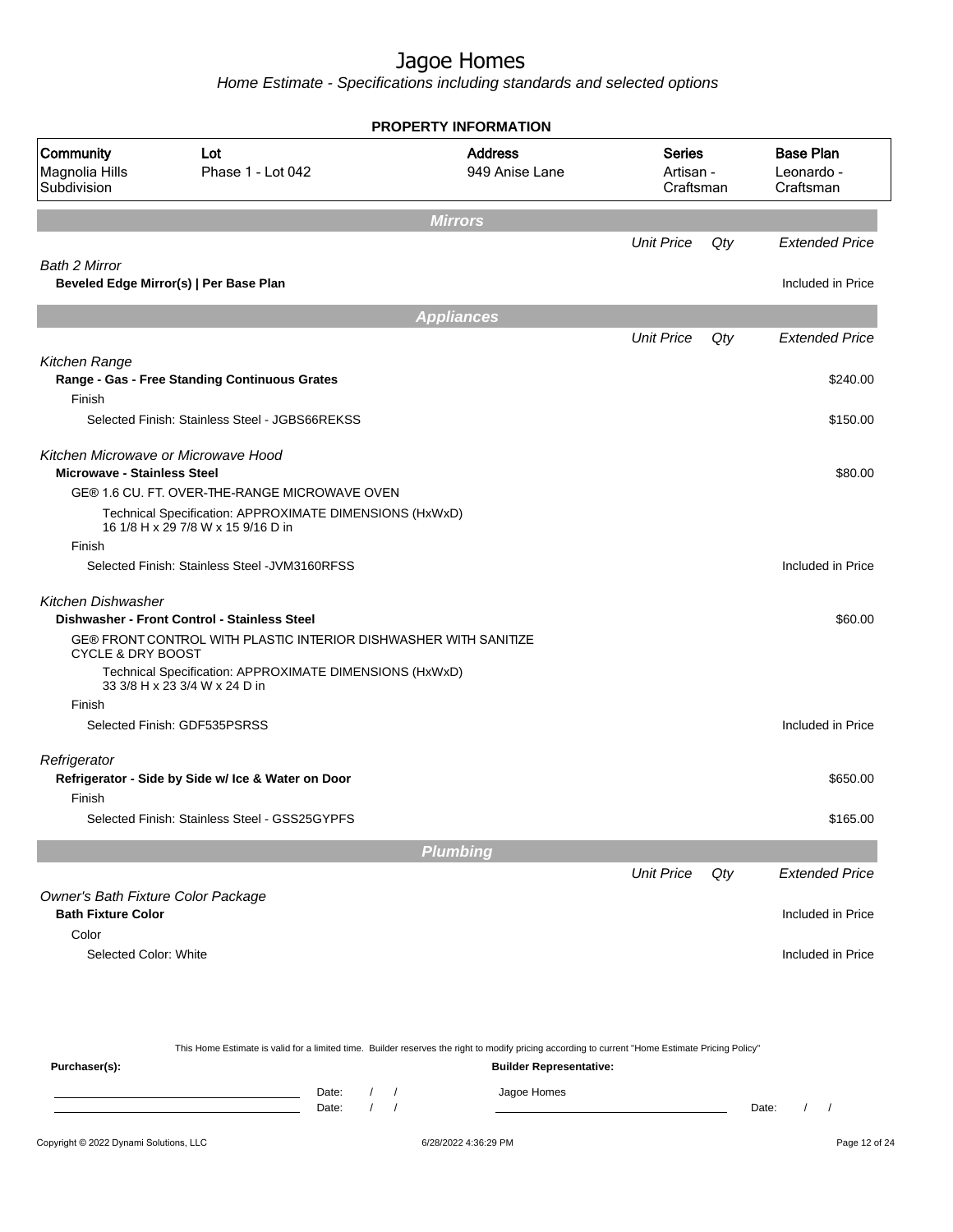Home Estimate - Specifications including standards and selected options

| Community<br>Magnolia Hills<br>Subdivision                                              | Lot<br>Phase 1 - Lot 042                                                            | <b>Address</b><br>949 Anise Lane | <b>Series</b><br>Artisan -<br>Craftsman | <b>Base Plan</b><br>Leonardo -<br>Craftsman |
|-----------------------------------------------------------------------------------------|-------------------------------------------------------------------------------------|----------------------------------|-----------------------------------------|---------------------------------------------|
|                                                                                         |                                                                                     | <b>Plumbing</b>                  |                                         |                                             |
|                                                                                         |                                                                                     |                                  | <b>Unit Price</b><br>Qty                | <b>Extended Price</b>                       |
| <b>Owner's Bath Vanity</b><br>60" Double Bowl                                           |                                                                                     |                                  |                                         | \$1,760.00                                  |
| <b>Owner's Bath Lavatory Faucet</b><br><b>Delta Ashlyn Collection</b>                   |                                                                                     |                                  | 2                                       | Included in Price                           |
| Finish                                                                                  |                                                                                     |                                  |                                         |                                             |
| Selected Finish: Chrome                                                                 |                                                                                     |                                  |                                         | Included in Price                           |
| Spread                                                                                  | Selected Spread: 2564   4" Spread                                                   |                                  |                                         | Included in Price                           |
| <b>Chrome Towel Bar &amp; Paper Holder</b>                                              | Owner's Bath Towel Bar or Robe Hooks & Paper Holder                                 |                                  |                                         | Included in Price                           |
|                                                                                         | Owners Bath Tub/Shower or Shower Stall<br>60" Fiberglass Shower Stall   Shower Door |                                  |                                         | \$1,240.00                                  |
| accomodate shower.                                                                      | Semi Frameless Chrome Shower Door with Clear Glass Included Plan may be revised to  |                                  |                                         |                                             |
| <b>Glass Pattern</b>                                                                    |                                                                                     |                                  |                                         |                                             |
| Selected Glass Pattern: Clear                                                           |                                                                                     |                                  |                                         | Included in Price                           |
| <b>Shower Door</b>                                                                      |                                                                                     |                                  |                                         |                                             |
|                                                                                         | Selected Shower Door: Semi Frameless Slider                                         |                                  |                                         | Included in Price                           |
| <b>Shower Door Finish</b>                                                               |                                                                                     |                                  |                                         |                                             |
|                                                                                         | Selected Shower Door Finish: Chrome                                                 |                                  |                                         | Included in Price                           |
| Owners Bath   Tub/Shower Faucet                                                         | <b>Custom Option (Approved) Dynami Error</b>                                        |                                  |                                         | \$0.00                                      |
| <b>Owner's Bath Shower Stall Faucet</b><br>Model # T14264                               | Delta Ashlyn Shower Stall Faucet T14264                                             |                                  |                                         | Included in Price                           |
| Finish<br>Selected Finish: Chrome                                                       |                                                                                     |                                  |                                         | Included in Price                           |
| <b>Owner's Bath Commode</b><br>Standard 1.6 Gallon Commode, 2 pc.<br>1.6 Gallon<br>2 PC |                                                                                     |                                  |                                         | Included in Price                           |

**PROPERTY INFORMATION**

This Home Estimate is valid for a limited time. Builder reserves the right to modify pricing according to current "Home Estimate Pricing Policy" **Purchaser(s): Builder Representative:** Date: / / Jagoe Homes<br>Date: / / Jagoe Homes Date: / / Date: / /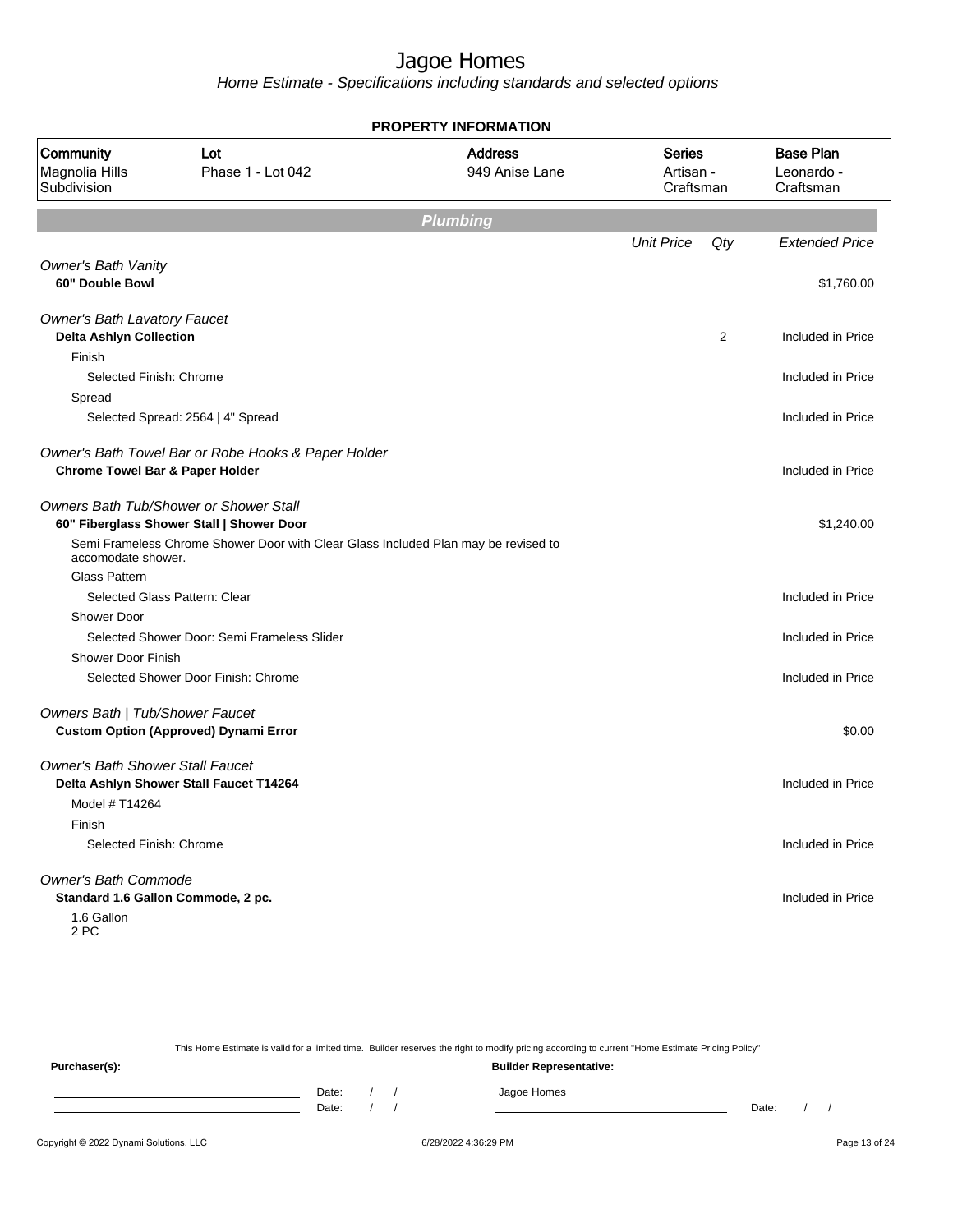Home Estimate - Specifications including standards and selected options

| <b>PROPERTY INFORMATION</b>                                                   |                                                                                              |                                  |                                         |     |                                             |  |  |  |
|-------------------------------------------------------------------------------|----------------------------------------------------------------------------------------------|----------------------------------|-----------------------------------------|-----|---------------------------------------------|--|--|--|
| Community<br>Magnolia Hills<br>Subdivision                                    | Lot<br>Phase 1 - Lot 042                                                                     | <b>Address</b><br>949 Anise Lane | <b>Series</b><br>Artisan -<br>Craftsman |     | <b>Base Plan</b><br>Leonardo -<br>Craftsman |  |  |  |
|                                                                               |                                                                                              | <b>Plumbing</b>                  |                                         |     |                                             |  |  |  |
|                                                                               |                                                                                              |                                  | <b>Unit Price</b>                       | Qty | <b>Extended Price</b>                       |  |  |  |
| <b>Bath 2 Fixture Color Package</b><br><b>Bath Fixture Color</b>              |                                                                                              |                                  |                                         |     | Included in Price                           |  |  |  |
| Color                                                                         |                                                                                              |                                  |                                         |     |                                             |  |  |  |
| Selected Color: White                                                         |                                                                                              |                                  |                                         |     | Included in Price                           |  |  |  |
| Bath 2 Vanity<br><b>Specification Per Base Plan</b>                           |                                                                                              |                                  |                                         |     | Included in Price                           |  |  |  |
| for more information.                                                         | Vanity specification as indicated on Base Floor Plan. Please contact your Design Coordinator |                                  |                                         |     |                                             |  |  |  |
| <b>Bath 2 Commode</b>                                                         | Standard 1.6 Gallon Commode, 2 pc.                                                           |                                  |                                         |     | Included in Price                           |  |  |  |
| 1.6 Gallon<br>2 PC                                                            |                                                                                              |                                  |                                         |     |                                             |  |  |  |
| <b>Bath 2 Lavatory Faucet</b><br><b>Delta Ashlyn Collection</b>               |                                                                                              |                                  |                                         |     | Included in Price                           |  |  |  |
| Finish                                                                        |                                                                                              |                                  |                                         |     |                                             |  |  |  |
| Selected Finish: Chrome                                                       |                                                                                              |                                  |                                         |     | Included in Price                           |  |  |  |
| Spread                                                                        |                                                                                              |                                  |                                         |     |                                             |  |  |  |
|                                                                               | Selected Spread: 2564   4" Spread                                                            |                                  |                                         |     | Included in Price                           |  |  |  |
| Bath 2 Towel Bar & Paper Holder<br><b>Chrome Towel Bar &amp; Paper Holder</b> |                                                                                              |                                  |                                         |     | Included in Price                           |  |  |  |
| Bath 2 Tub/Shower or Shower Stall<br>60" Fiberglass Tub/Shower                |                                                                                              |                                  |                                         |     | Included in Price                           |  |  |  |
| Bath 2 Tub/Shower Faucet                                                      | Delta Ashlyn Tub/Shower Faucet T14464                                                        |                                  |                                         |     | Included in Price                           |  |  |  |
| Finish<br>Selected Finish: Chrome                                             |                                                                                              |                                  |                                         |     | Included in Price                           |  |  |  |
| <b>Kitchen Sink</b><br>Sink 9 1/2" Deep                                       | Blanco Precis Undermount Sink - Super Single Bowl w/Chrome Disposal Flange                   |                                  |                                         |     | \$680.00                                    |  |  |  |
| Color                                                                         | Selected Color: Metallic Gray 440148                                                         |                                  |                                         |     | Included in Price                           |  |  |  |

This Home Estimate is valid for a limited time. Builder reserves the right to modify pricing according to current "Home Estimate Pricing Policy"

**Purchaser(s): Builder Representative:** Date: / / Jagoe Homes<br>Date: / / Jagoe Homes Date: / / **Date: / / 2006** Date: / / / Date: / / / Date: / / / 2006 Date: / / / 2006 Date: / / / 2006 Date: / / / 2006 Date: / / / 2007 Date: / / / 2007 Date: / / / 2007 Date: / / / 2007 Date: / / / 2007 Date: / / / 2007 D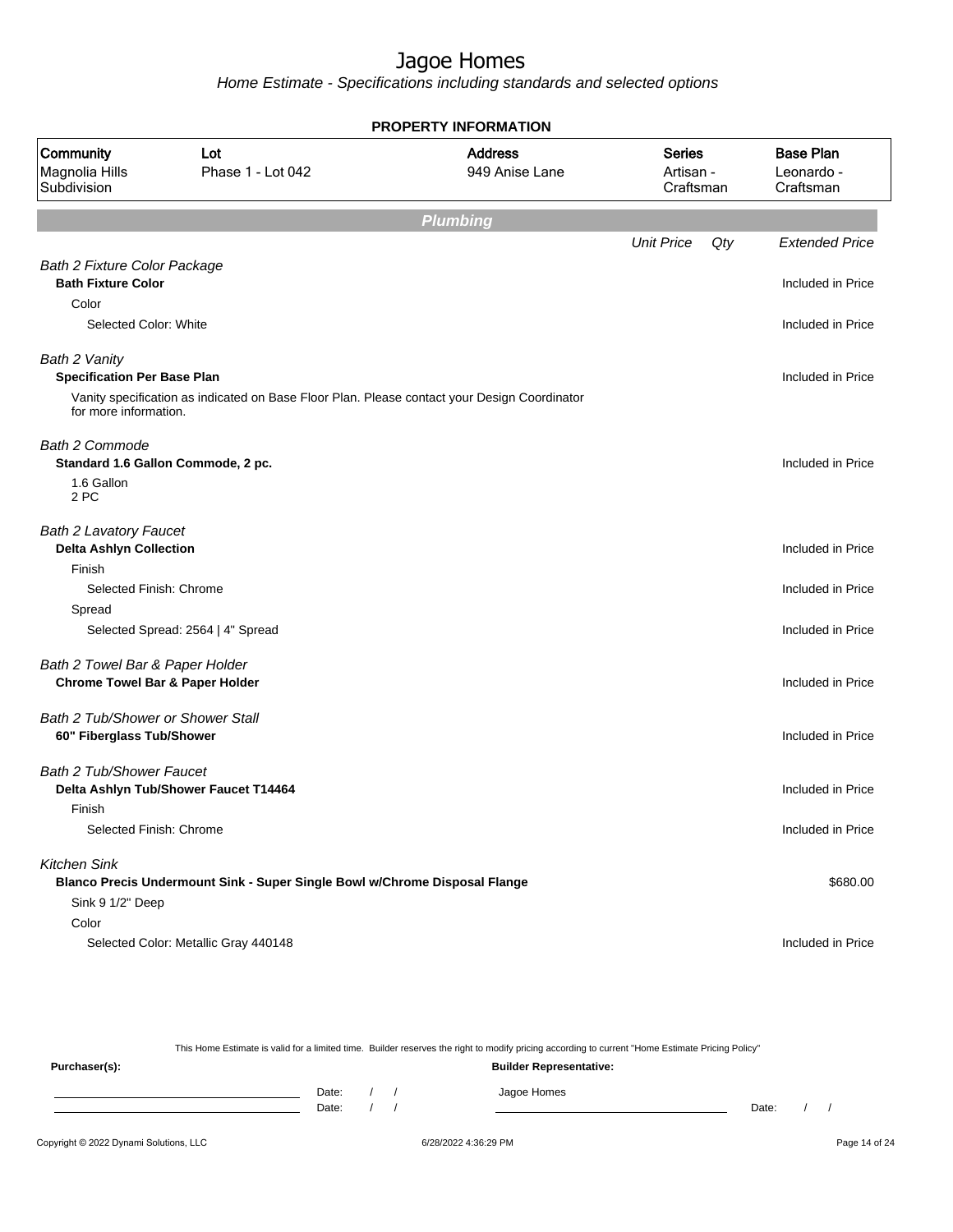|                                                                         |                                                                                    |                            | <b>PROPERTY INFORMATION</b>                                                                                                                      |                                         |     |                                             |
|-------------------------------------------------------------------------|------------------------------------------------------------------------------------|----------------------------|--------------------------------------------------------------------------------------------------------------------------------------------------|-----------------------------------------|-----|---------------------------------------------|
| Community<br>Magnolia Hills<br>Subdivision                              | Lot<br>Phase 1 - Lot 042                                                           |                            | <b>Address</b><br>949 Anise Lane                                                                                                                 | <b>Series</b><br>Artisan -<br>Craftsman |     | <b>Base Plan</b><br>Leonardo -<br>Craftsman |
|                                                                         |                                                                                    |                            | <b>Plumbing</b>                                                                                                                                  |                                         |     |                                             |
|                                                                         |                                                                                    |                            |                                                                                                                                                  | <b>Unit Price</b>                       | Qty | <b>Extended Price</b>                       |
| <b>Kitchen Sink Faucet</b><br>Finish<br>Selected Finish: Chrome         | Kitchen Sink Faucet - Delta Emmaline Single Handle Pull Down #9182                 |                            |                                                                                                                                                  |                                         |     | \$360.00<br>Included in Price               |
| Kitchen Garbage Disposal                                                |                                                                                    |                            |                                                                                                                                                  |                                         |     |                                             |
| Garbage Disposal 1/3 hp                                                 |                                                                                    |                            |                                                                                                                                                  |                                         |     | Included in Price                           |
| Kitchen Ice Maker Water Line<br><b>Ice Maker Water Line</b>             |                                                                                    |                            |                                                                                                                                                  |                                         |     | Included in Price                           |
| Kitchen Gas Line for Range<br>Existing 220v outlet remains.             | Gas Line for Range, Includes 110-Volt Outlet                                       |                            |                                                                                                                                                  |                                         |     | \$970.00                                    |
| <b>Entire Home Water Heater</b><br><b>Tankless Water Heater</b>         |                                                                                    |                            |                                                                                                                                                  |                                         |     | Included in Price                           |
| Entire Home Main Water Shutoff Valve<br><b>Main Water Shutoff Valve</b> |                                                                                    |                            |                                                                                                                                                  |                                         |     | Included in Price                           |
| <b>Entire Home Plumbing Supply Pipes</b>                                | <b>Plumbing Pipes: Water Continuous PEX Piping</b>                                 |                            |                                                                                                                                                  |                                         |     | Included in Price                           |
| <b>Plumbing Drains and Vents PVC</b>                                    | Entire Home Plumbing Waste & Vent Lines                                            |                            |                                                                                                                                                  |                                         |     | Included in Price                           |
|                                                                         | Entire Home Secondary Shut-Off Valves<br>Secondary Shut-Off Valves at each fixture |                            |                                                                                                                                                  |                                         |     | Included in Price                           |
| <b>Exterior Plumbing Sewer Lines</b>                                    | Plumbing Pipes: Exterior Sewer Lines PVC Schedule 40                               |                            |                                                                                                                                                  |                                         |     | Included in Price                           |
| <b>Exterior Sillcocks</b>                                               | <b>Outside Faucets Frost Proof (Per Plan)</b>                                      |                            |                                                                                                                                                  |                                         |     | Included in Price                           |
|                                                                         |                                                                                    |                            | <b>Electrical</b>                                                                                                                                |                                         |     |                                             |
| Front Porch Light(s)                                                    |                                                                                    |                            |                                                                                                                                                  | <b>Unit Price</b>                       | Qty | <b>Extended Price</b>                       |
| <b>Recessed Lighting (Per Plan)</b>                                     |                                                                                    |                            |                                                                                                                                                  |                                         |     | Included in Price                           |
|                                                                         |                                                                                    |                            | This Home Estimate is valid for a limited time. Builder reserves the right to modify pricing according to current "Home Estimate Pricing Policy" |                                         |     |                                             |
| Purchaser(s):                                                           |                                                                                    |                            | <b>Builder Representative:</b>                                                                                                                   |                                         |     |                                             |
|                                                                         |                                                                                    | Date:<br>$\prime$<br>Date: | Jagoe Homes                                                                                                                                      |                                         |     | Date:<br>$\prime$                           |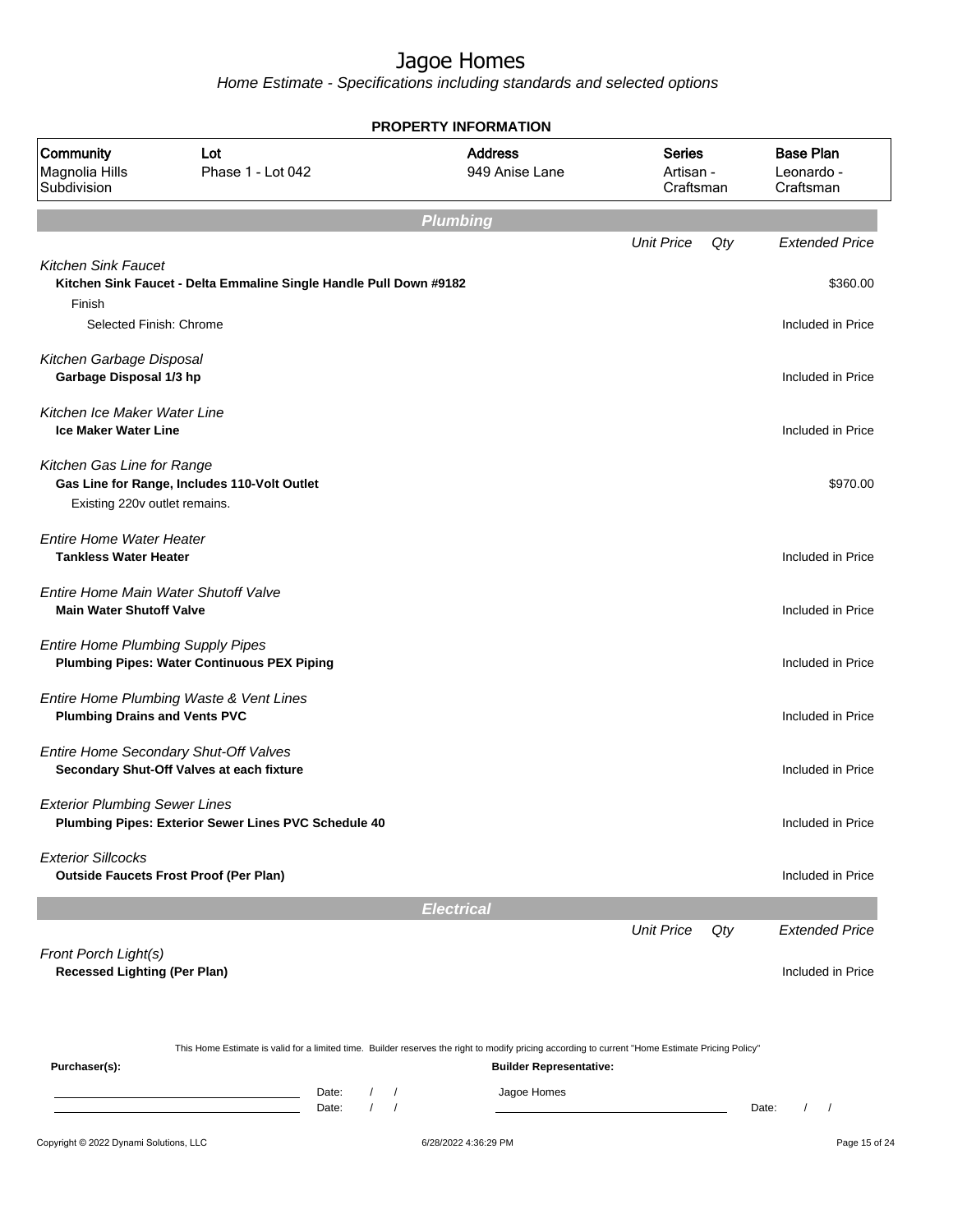Home Estimate - Specifications including standards and selected options

| <b>PROPERTY INFORMATION</b>                                         |                                                                                              |                                  |                                         |                                             |  |  |  |  |
|---------------------------------------------------------------------|----------------------------------------------------------------------------------------------|----------------------------------|-----------------------------------------|---------------------------------------------|--|--|--|--|
| Community<br>Magnolia Hills<br>Subdivision                          | Lot<br>Phase 1 - Lot 042                                                                     | <b>Address</b><br>949 Anise Lane | <b>Series</b><br>Artisan -<br>Craftsman | <b>Base Plan</b><br>Leonardo -<br>Craftsman |  |  |  |  |
|                                                                     |                                                                                              | <b>Electrical</b>                |                                         |                                             |  |  |  |  |
|                                                                     |                                                                                              |                                  | <b>Unit Price</b><br>Qty                | <b>Extended Price</b>                       |  |  |  |  |
| Foyer Light(s)<br><b>Recessed Lighting (Per Plan)</b>               |                                                                                              |                                  |                                         | Included in Price                           |  |  |  |  |
| <b>Family Room Ceiling Fixture</b>                                  | Ceiling Fan 52" Kichler Pro Select #330017, w/Bowl LED Light                                 |                                  |                                         | Included in Price                           |  |  |  |  |
| Color                                                               |                                                                                              |                                  |                                         |                                             |  |  |  |  |
|                                                                     | Selected Color: Brushed Nickel w/Silver Blades                                               |                                  |                                         | Included in Price                           |  |  |  |  |
| Kitchen Ceiling Lighting<br><b>Recessed Lighting (Per Plan)</b>     |                                                                                              |                                  |                                         | Included in Price                           |  |  |  |  |
| Kitchen Under Cabinet Light                                         | Under Cabinet Lighting Package, qty 2                                                        |                                  |                                         | \$260.00                                    |  |  |  |  |
| cabinets in the kitchen.                                            | Includes under cabinet lighting package to be installed in predetermined location under wall |                                  |                                         |                                             |  |  |  |  |
|                                                                     | This includes (2) under counter lights.                                                      |                                  |                                         |                                             |  |  |  |  |
| <b>Kitchen GFI Outlet</b>                                           |                                                                                              |                                  |                                         |                                             |  |  |  |  |
| Interior GFI Outlet(s)                                              |                                                                                              |                                  |                                         | Included in Price                           |  |  |  |  |
| Kitchen Range Receptacle<br>Range 220 Volt Receptacle               |                                                                                              |                                  |                                         | Included in Price                           |  |  |  |  |
| Dining Area Ceiling Light(s)<br><b>Recessed Lighting (Per Plan)</b> |                                                                                              |                                  |                                         | Included in Price                           |  |  |  |  |
|                                                                     |                                                                                              |                                  |                                         |                                             |  |  |  |  |
| Main Level Hall Ceiling Light(s)<br>Flush Mount Light   2 Bulb      |                                                                                              |                                  |                                         | Included in Price                           |  |  |  |  |
| Finish                                                              | Selected Finish: Brushed Nickel                                                              |                                  |                                         | Included in Price                           |  |  |  |  |
| Laundry Ceiling Light                                               |                                                                                              |                                  |                                         |                                             |  |  |  |  |
| Flush Mount Light   3 Bulb<br>Finish                                |                                                                                              |                                  |                                         | Included in Price                           |  |  |  |  |
|                                                                     | Selected Finish: Brushed Nickel                                                              |                                  |                                         | Included in Price                           |  |  |  |  |
| Laundry Dryer Receptacle<br>Dryer 220 Volt Receptacle               |                                                                                              |                                  |                                         | Included in Price                           |  |  |  |  |

This Home Estimate is valid for a limited time. Builder reserves the right to modify pricing according to current "Home Estimate Pricing Policy" **Purchaser(s): Builder Representative:** Date: / / Jagoe Homes<br>Date: / / Jagoe Homes Date: / / **Date: / / 2006** Date: / / / Date: / / / Date: / / / 2006 Date: / / / 2006 Date: / / / 2006 Date: / / / 2006 Date: / / / 2007 Date: / / / 2007 Date: / / / 2007 Date: / / / 2007 Date: / / / 2007 Date: / / / 2007 D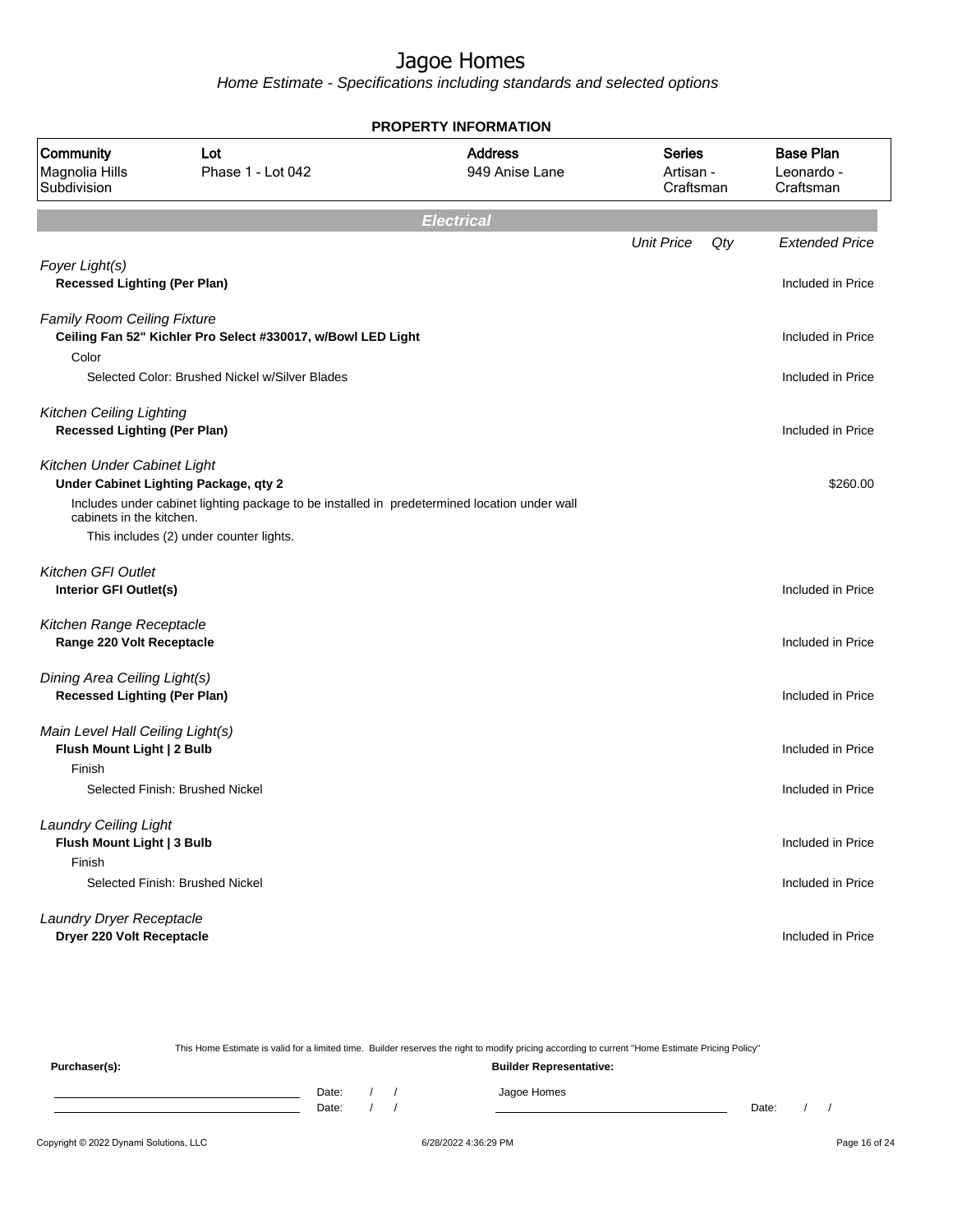Home Estimate - Specifications including standards and selected options

|                                                                  |                                                                                                                                                           | <b>PROPERTY INFORMATION</b>      |                                         |     |                                             |
|------------------------------------------------------------------|-----------------------------------------------------------------------------------------------------------------------------------------------------------|----------------------------------|-----------------------------------------|-----|---------------------------------------------|
| Community<br>Magnolia Hills<br>Subdivision                       | Lot<br>Phase 1 - Lot 042                                                                                                                                  | <b>Address</b><br>949 Anise Lane | <b>Series</b><br>Artisan -<br>Craftsman |     | <b>Base Plan</b><br>Leonardo -<br>Craftsman |
|                                                                  |                                                                                                                                                           | <b>Electrical</b>                |                                         |     |                                             |
|                                                                  |                                                                                                                                                           |                                  | <b>Unit Price</b>                       | Qty | <b>Extended Price</b>                       |
| <b>Owner's Suite Ceiling Light</b><br>Flush Mount Light   3 Bulb |                                                                                                                                                           |                                  |                                         |     | Included in Price                           |
| Finish                                                           |                                                                                                                                                           |                                  |                                         |     |                                             |
|                                                                  | Selected Finish: Brushed Nickel                                                                                                                           |                                  |                                         |     | Included in Price                           |
| Owner's Closet Light(s)                                          |                                                                                                                                                           |                                  |                                         |     |                                             |
| Flush Mount Light   2 Bulb<br>Finish                             |                                                                                                                                                           |                                  |                                         |     | Included in Price                           |
|                                                                  | Selected Finish: Brushed Nickel                                                                                                                           |                                  |                                         |     | Included in Price                           |
| <b>Owner's Bath Vanity Light</b>                                 | Standard   3 Light   24"   5337   Qty 2                                                                                                                   |                                  |                                         |     | \$90.00                                     |
|                                                                  | The modern lines of this bath light fixture with Satin Etched glass will blend into many decors.                                                          |                                  |                                         |     |                                             |
| Finish                                                           |                                                                                                                                                           |                                  |                                         |     |                                             |
| Selected Finish: Chrome                                          |                                                                                                                                                           |                                  |                                         |     | Included in Price                           |
|                                                                  | Owner's Bath Additional Tub/Shower Light<br>Additional Tub/Shower Light Fixture w/ Switch                                                                 |                                  |                                         |     | \$195.00                                    |
|                                                                  | Includes one tub/shower special recessed light fixture with switch in choice of bathroom.<br>Technical Specification: Buyer must indicate choice of bath. |                                  |                                         |     |                                             |
|                                                                  | Owner's Bath Exhaust Fan or Fan/Light                                                                                                                     |                                  |                                         |     |                                             |
| Bath Exhaust Fan, Fan Only                                       |                                                                                                                                                           |                                  |                                         |     | Included in Price                           |
| <b>Owner's Bath GFI Outlet</b>                                   |                                                                                                                                                           |                                  |                                         |     |                                             |
| <b>GFI Interior Outlet(s)</b>                                    |                                                                                                                                                           |                                  |                                         |     | Included in Price                           |
| <b>Bedroom 2 Ceiling Light</b>                                   |                                                                                                                                                           |                                  |                                         |     |                                             |
| Flush Mount Light   3 Bulb                                       |                                                                                                                                                           |                                  |                                         |     | Included in Price                           |
| Finish                                                           | Selected Finish: Brushed Nickel                                                                                                                           |                                  |                                         |     | Included in Price                           |
|                                                                  |                                                                                                                                                           |                                  |                                         |     |                                             |
| <b>Bedroom 2 Closet Light</b>                                    |                                                                                                                                                           |                                  |                                         |     |                                             |
| Flush Mount Light   2 Bulb                                       |                                                                                                                                                           |                                  |                                         |     | Included in Price                           |
| Finish                                                           | Selected Finish: Brushed Nickel                                                                                                                           |                                  |                                         |     |                                             |
|                                                                  |                                                                                                                                                           |                                  |                                         |     | Included in Price                           |
|                                                                  |                                                                                                                                                           |                                  |                                         |     |                                             |

This Home Estimate is valid for a limited time. Builder reserves the right to modify pricing according to current "Home Estimate Pricing Policy"

**Purchaser(s): Builder Representative:** Date: / / Jagoe Homes<br>Date: / / Jagoe Homes Date: / / **Date: / / 2006** Date: / / **Date: / / / 2006** Date: / / / 2006 Date: / / / 2006 Date: / / / 2006 Date: / / / 2007 Date: / / / 2007 Date: / / / 2008 Date: / / / 2008 Date: / / / 2008 Date: / / / 2008 Date: / / / 2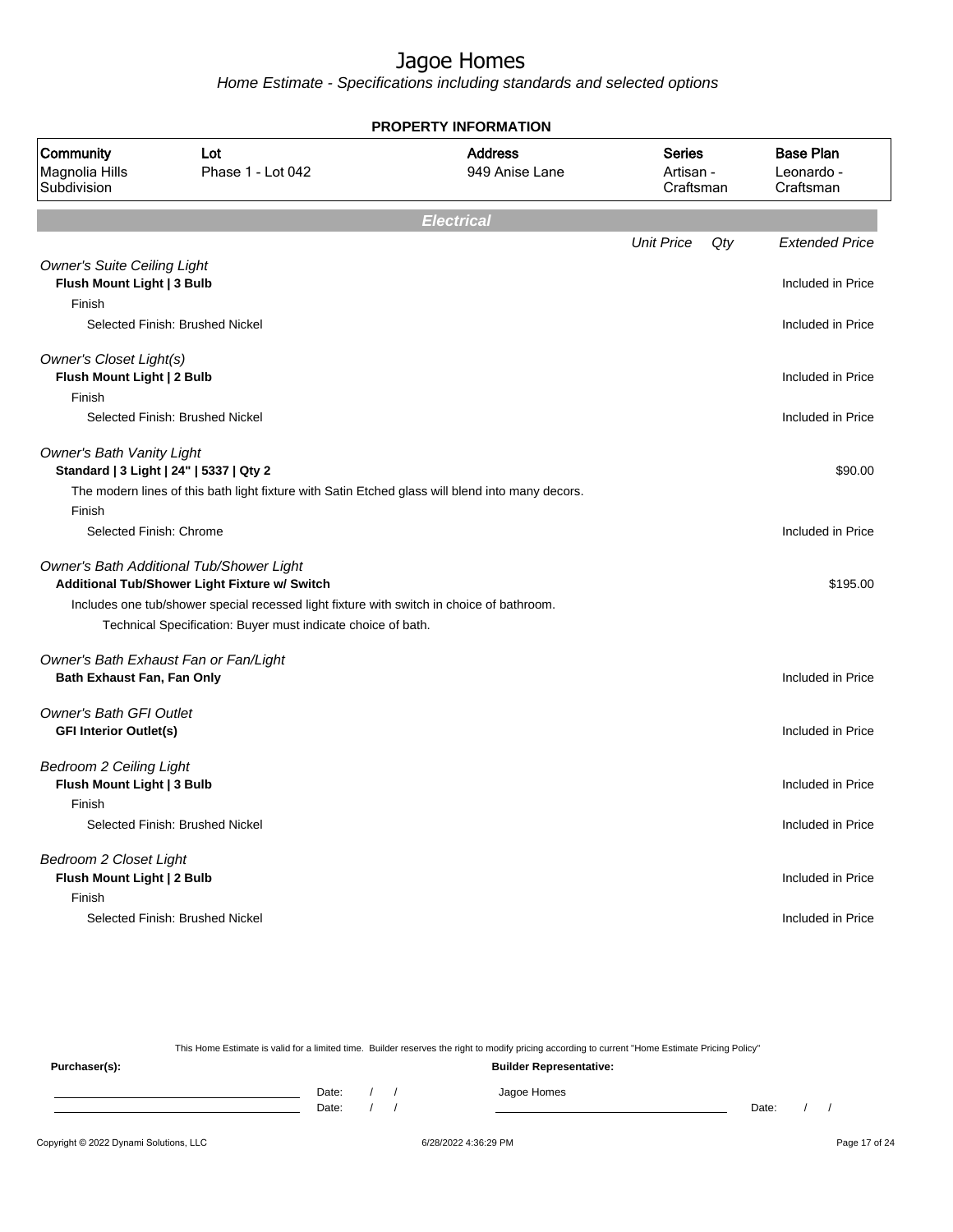Home Estimate - Specifications including standards and selected options

| <b>PROPERTY INFORMATION</b>                                           |                                                                                                                                                                                                            |                                  |                                         |                                             |  |  |
|-----------------------------------------------------------------------|------------------------------------------------------------------------------------------------------------------------------------------------------------------------------------------------------------|----------------------------------|-----------------------------------------|---------------------------------------------|--|--|
| Community<br>Magnolia Hills<br>Subdivision                            | Lot<br>Phase 1 - Lot 042                                                                                                                                                                                   | <b>Address</b><br>949 Anise Lane | <b>Series</b><br>Artisan -<br>Craftsman | <b>Base Plan</b><br>Leonardo -<br>Craftsman |  |  |
|                                                                       |                                                                                                                                                                                                            | <b>Electrical</b>                |                                         |                                             |  |  |
|                                                                       |                                                                                                                                                                                                            |                                  | <b>Unit Price</b><br>Qty                | <b>Extended Price</b>                       |  |  |
| <b>Bedroom 3 Ceiling Light</b>                                        |                                                                                                                                                                                                            |                                  |                                         |                                             |  |  |
| Flush Mount Light   3 Bulb<br>Finish                                  |                                                                                                                                                                                                            |                                  |                                         | Included in Price                           |  |  |
|                                                                       | Selected Finish: Brushed Nickel                                                                                                                                                                            |                                  |                                         | Included in Price                           |  |  |
| <b>Bedroom 3 Closet Light</b><br>Flush Mount Light   2 Bulb<br>Finish |                                                                                                                                                                                                            |                                  |                                         | Included in Price                           |  |  |
|                                                                       | Selected Finish: Brushed Nickel                                                                                                                                                                            |                                  |                                         | Included in Price                           |  |  |
| <b>Bath 2 Vanity Light</b><br>Standard   3 Light   24"   5337         | The modern lines of this bath light fixture with Satin Etched glass will blend into many decors.                                                                                                           |                                  |                                         | Included in Price                           |  |  |
| Finish<br>Selected Finish: Chrome                                     |                                                                                                                                                                                                            |                                  |                                         | Included in Price                           |  |  |
| Bath 2 Additional Tub/Shower Light                                    | Additional Tub/Shower Light Fixture w/ Switch<br>Includes one tub/shower special recessed light fixture with switch in choice of bathroom.<br>Technical Specification: Buyer must indicate choice of bath. |                                  |                                         | \$240.00                                    |  |  |
| Bath 2 Exhaust Fan or Fan/Light<br>Bath Exhaust Fan, Fan Only         |                                                                                                                                                                                                            |                                  |                                         | Included in Price                           |  |  |
| <b>Bath 2 GFI Outlet</b><br>Interior GFI Outlet(s)                    |                                                                                                                                                                                                            |                                  |                                         | Included in Price                           |  |  |
| Garage Ceiling Light(s)<br>Keyless (2)                                |                                                                                                                                                                                                            |                                  |                                         | Included in Price                           |  |  |
| Garage Opener<br><b>Garage Door Opener Pre-Wire</b>                   |                                                                                                                                                                                                            |                                  |                                         | Included in Price                           |  |  |
| Garage Exterior Light                                                 | Coach Light Kichler #49926 BKT Capanna                                                                                                                                                                     |                                  |                                         | Included in Price                           |  |  |
| Height: 16.00"                                                        | The 16" 1-light outdoor wall light from the Capanna™ collection features waterfall glass.<br>Technical Specification: Width: 10.50"                                                                        |                                  |                                         |                                             |  |  |
| Finish                                                                | Selected Finish: Textured Black                                                                                                                                                                            |                                  |                                         | Included in Price                           |  |  |
|                                                                       | This Home Estimate is valid for a limited time. Builder reserves the right to modify pricing according to current "Home Estimate Pricing Policy"                                                           |                                  |                                         |                                             |  |  |
| Purchaser(s):                                                         |                                                                                                                                                                                                            | <b>Builder Representative:</b>   |                                         |                                             |  |  |

Copyright © 2022 Dynami Solutions, LLC <br>
6/28/2022 4:36:29 PM Page 18 of 24

Date: / / Jagoe Homes<br>Date: / / Jagoe Homes

Date: / / Date: / /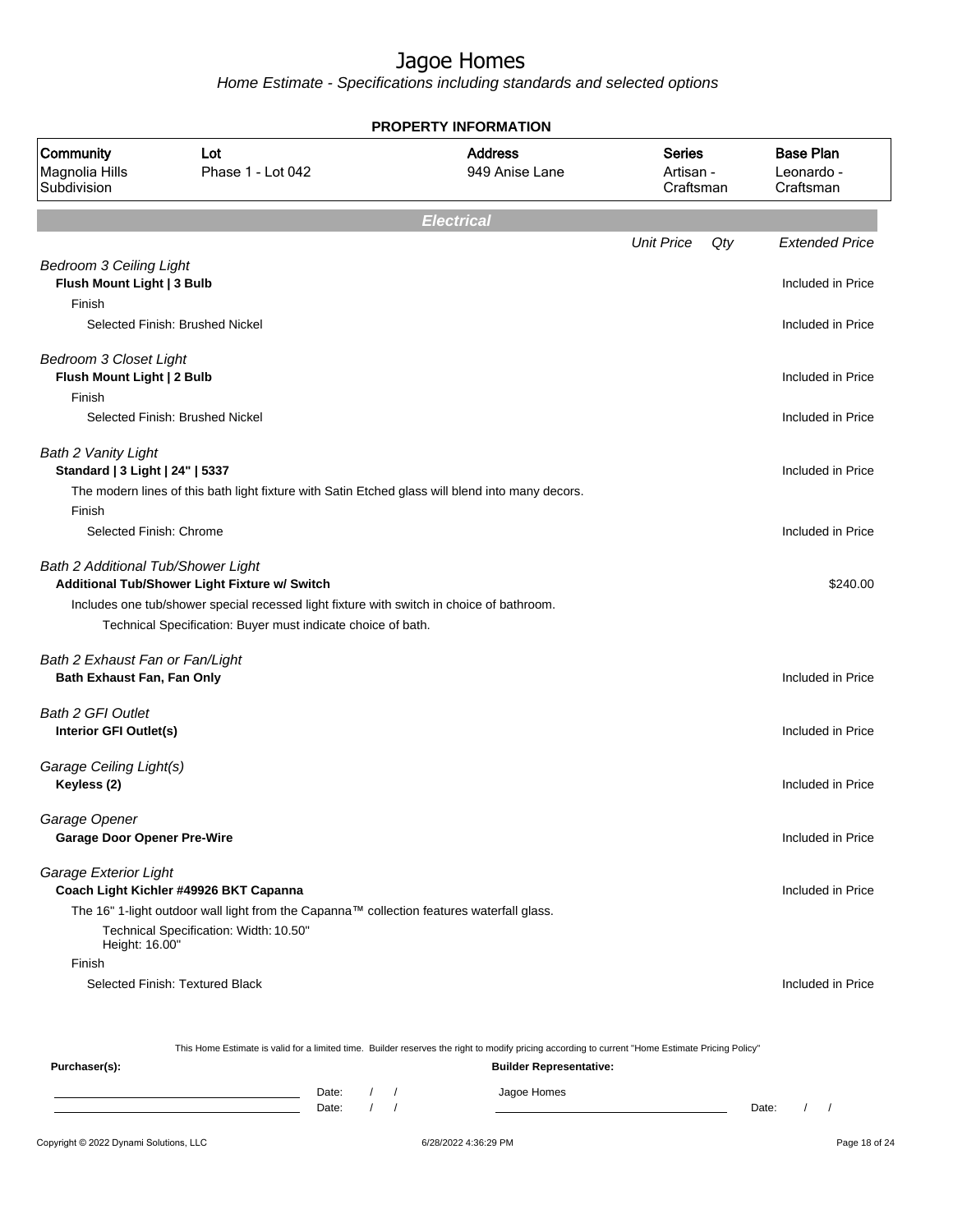Home Estimate - Specifications including standards and selected options

|                                                                             |                                                                                                                                                                                                                                                                                                                                      | <b>PROPERTY INFORMATION</b>      |                                         |     |                                             |
|-----------------------------------------------------------------------------|--------------------------------------------------------------------------------------------------------------------------------------------------------------------------------------------------------------------------------------------------------------------------------------------------------------------------------------|----------------------------------|-----------------------------------------|-----|---------------------------------------------|
| Community<br>Magnolia Hills<br>Subdivision                                  | Lot<br>Phase 1 - Lot 042                                                                                                                                                                                                                                                                                                             | <b>Address</b><br>949 Anise Lane | <b>Series</b><br>Artisan -<br>Craftsman |     | <b>Base Plan</b><br>Leonardo -<br>Craftsman |
|                                                                             |                                                                                                                                                                                                                                                                                                                                      | <b>Electrical</b>                |                                         |     |                                             |
|                                                                             |                                                                                                                                                                                                                                                                                                                                      |                                  | <b>Unit Price</b>                       | Qty | <b>Extended Price</b>                       |
| <b>Outside Retreat Light</b>                                                | Exterior Kichler Light #49924 Capanna<br>The 10.25" 1-light outdoor wall light from the Capanna(TM) collection gives the classic<br>lantern light a linear update. A textured black finish and squared edges, including a capstone<br>finial, combine with artful waterfall glass to create a style that works on homes with modern, |                                  |                                         |     | Included in Price                           |
| 6.50W X 10.25H                                                              | transitional or arts & crafts architecture.                                                                                                                                                                                                                                                                                          |                                  |                                         |     |                                             |
| Finish                                                                      | Selected Finish: Black Textured                                                                                                                                                                                                                                                                                                      |                                  |                                         |     | Included in Price                           |
| <b>Attic Light</b><br><b>Attic Lights Keyless</b>                           |                                                                                                                                                                                                                                                                                                                                      |                                  |                                         |     | Included in Price                           |
| <b>Front Door Doorbell Button</b><br><b>Doorbell Button at Front Door</b>   |                                                                                                                                                                                                                                                                                                                                      |                                  |                                         |     | Included in Price                           |
| <b>Front Door Door Chime</b><br><b>Door Chime</b>                           |                                                                                                                                                                                                                                                                                                                                      |                                  |                                         |     | Included in Price                           |
|                                                                             | <b>Entire Home - Electrical Outlets and Switches</b><br>Electrical Outlets & Switches per Plan & Code                                                                                                                                                                                                                                |                                  |                                         |     | Included in Price                           |
| Color<br>Selected Color: White                                              |                                                                                                                                                                                                                                                                                                                                      |                                  |                                         |     | Included in Price                           |
|                                                                             | Entire Home - Braced and Wired for Future Ceiling Fan at Existing Ceiling Light<br>Light Location Braced and Wired for Future Ceiling Fan                                                                                                                                                                                            |                                  | \$115.00                                | 3   | \$345.00                                    |
|                                                                             | Includes addition of bracing and box for ceiling fan addition with a switch<br><b>Comments: Bedrooms</b>                                                                                                                                                                                                                             |                                  |                                         |     |                                             |
| <b>Entire Home Electrical Service</b><br><b>Electrical Service 200 AMP</b>  |                                                                                                                                                                                                                                                                                                                                      |                                  |                                         |     | Included in Price                           |
|                                                                             | Includes 200 AMP electric service upgrade for the entire house.                                                                                                                                                                                                                                                                      |                                  |                                         |     |                                             |
| <b>Exterior Electrical Service</b><br><b>Electrical Service Underground</b> |                                                                                                                                                                                                                                                                                                                                      |                                  |                                         |     | Included in Price                           |
| <b>Smoke Detectors</b><br>Smoke Detectors, per plan                         |                                                                                                                                                                                                                                                                                                                                      |                                  |                                         |     | Included in Price                           |
| <b>Carbon Monoxide Detectors</b>                                            | Carbon Monoxide Detectors, per plan                                                                                                                                                                                                                                                                                                  |                                  |                                         |     | Included in Price                           |
|                                                                             |                                                                                                                                                                                                                                                                                                                                      |                                  |                                         |     |                                             |

This Home Estimate is valid for a limited time. Builder reserves the right to modify pricing according to current "Home Estimate Pricing Policy"

**Purchaser(s): Builder Representative:** Date: / / Jagoe Homes<br>Date: / / Jagoe Homes Date: / / Date: / /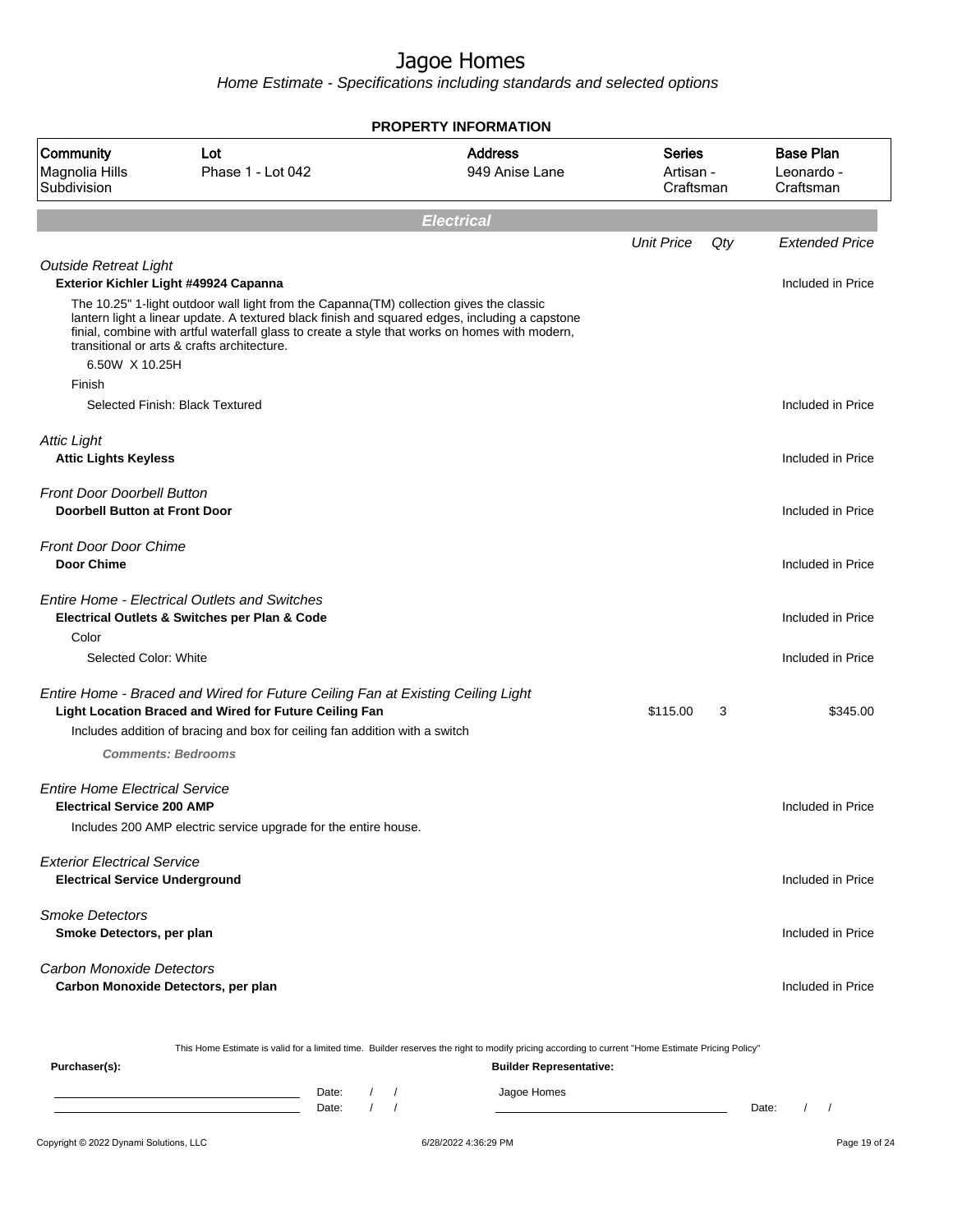|                                                                             |                                                                                                                                                                                                                                                                   | <b>PROPERTY INFORMATION</b>             |                                         |     |                                             |
|-----------------------------------------------------------------------------|-------------------------------------------------------------------------------------------------------------------------------------------------------------------------------------------------------------------------------------------------------------------|-----------------------------------------|-----------------------------------------|-----|---------------------------------------------|
| Community<br>Magnolia Hills<br>Subdivision                                  | Lot<br>Phase 1 - Lot 042                                                                                                                                                                                                                                          | <b>Address</b><br>949 Anise Lane        | <b>Series</b><br>Artisan -<br>Craftsman |     | <b>Base Plan</b><br>Leonardo -<br>Craftsman |
|                                                                             |                                                                                                                                                                                                                                                                   | <b>Structured Wiring   Smart Home</b>   |                                         |     |                                             |
| Home Run   Included                                                         |                                                                                                                                                                                                                                                                   |                                         | <b>Unit Price</b>                       | Qty | <b>Extended Price</b>                       |
| <b>Location Per Plan</b><br>Included:<br>- Dedicated 100V Outlet            | - Central Wiring Panel w/ Hinged Door (Qty 1)<br>- 1" Conduit with Pull String to Exterior Service (Qty 1)<br>- Coax from Panel to Exterior Service (Qty 1)                                                                                                       |                                         |                                         |     | Included in Price                           |
| WIFI coverage.                                                              | - Shielded Cat6 w/ Male Termination   Panel to Owners   Labeled at Panel (Qty 1)<br>- Shielded Cat6 w/ Male Termination   Panel to Family Room   Labeled at Panel (Qty 1)<br>Central Wiring Panel Locations determined based on overall home layout and efficient |                                         |                                         |     |                                             |
| Family Room   Included<br><b>Location Per Plan</b>                          |                                                                                                                                                                                                                                                                   |                                         |                                         |     | Included in Price                           |
| Included:<br>- Coax to Exterior Service (Qty 1)                             | - Shielded Cat6 w/ Female Termination   Family Room to Panel   Labeled at Panel (Qty 1)                                                                                                                                                                           |                                         |                                         |     |                                             |
| Owners Suite   Included<br><b>Location Per Plan</b><br>Included:            |                                                                                                                                                                                                                                                                   |                                         |                                         |     | Included in Price                           |
| *Coax to Exterior Service (Qty 1)*                                          | *Shielded Cat6 w/ Female Termination   Owners to Panel   Labeled at Panel (Qty 1)*                                                                                                                                                                                |                                         |                                         |     |                                             |
|                                                                             |                                                                                                                                                                                                                                                                   | <b>HVAC</b>                             |                                         |     |                                             |
|                                                                             |                                                                                                                                                                                                                                                                   |                                         | <b>Unit Price</b>                       | Qty | <b>Extended Price</b>                       |
| <b>Entire Home Air Conditioner</b><br>14 Seer Air Conditioning System       |                                                                                                                                                                                                                                                                   |                                         |                                         |     | Included in Price                           |
|                                                                             | Up to 14 Seer Air Conditioning System                                                                                                                                                                                                                             |                                         |                                         |     |                                             |
| <b>Entire Home Furnace</b>                                                  | 92% Plus High Efficiency Gas Home Furnace<br>Includes 92% plus high efficiency gas home furnace                                                                                                                                                                   |                                         |                                         |     | Included in Price                           |
|                                                                             | Builder makes no guarantee with respect to heating and cooling cost                                                                                                                                                                                               |                                         |                                         |     |                                             |
| <b>Entire Home Furnace Filter</b><br>Aprilaire Model 2000 Series Air Filter |                                                                                                                                                                                                                                                                   |                                         |                                         |     | Included in Price                           |
| <b>Entire Home Thermostat</b><br><b>Programmable Thermostat</b>             |                                                                                                                                                                                                                                                                   |                                         |                                         |     | Included in Price                           |
| <b>Indoor Air Quality</b>                                                   | Honeywell Fresh Air Ventilation System                                                                                                                                                                                                                            |                                         |                                         |     | Included in Price                           |
| Purchaser(s):                                                               | This Home Estimate is valid for a limited time. Builder reserves the right to modify pricing according to current "Home Estimate Pricing Policy"                                                                                                                  |                                         | <b>Builder Representative:</b>          |     |                                             |
|                                                                             | Date:<br><u> 1989 - Johann Barn, amerikansk politiker (</u><br>$\sqrt{ }$<br>Date:                                                                                                                                                                                | Jagoe Homes<br>$\sqrt{2}$<br>$\sqrt{2}$ |                                         |     | Date:                                       |
| Copyright © 2022 Dynami Solutions, LLC                                      |                                                                                                                                                                                                                                                                   | 6/28/2022 4:36:29 PM                    |                                         |     | Page 20 of 24                               |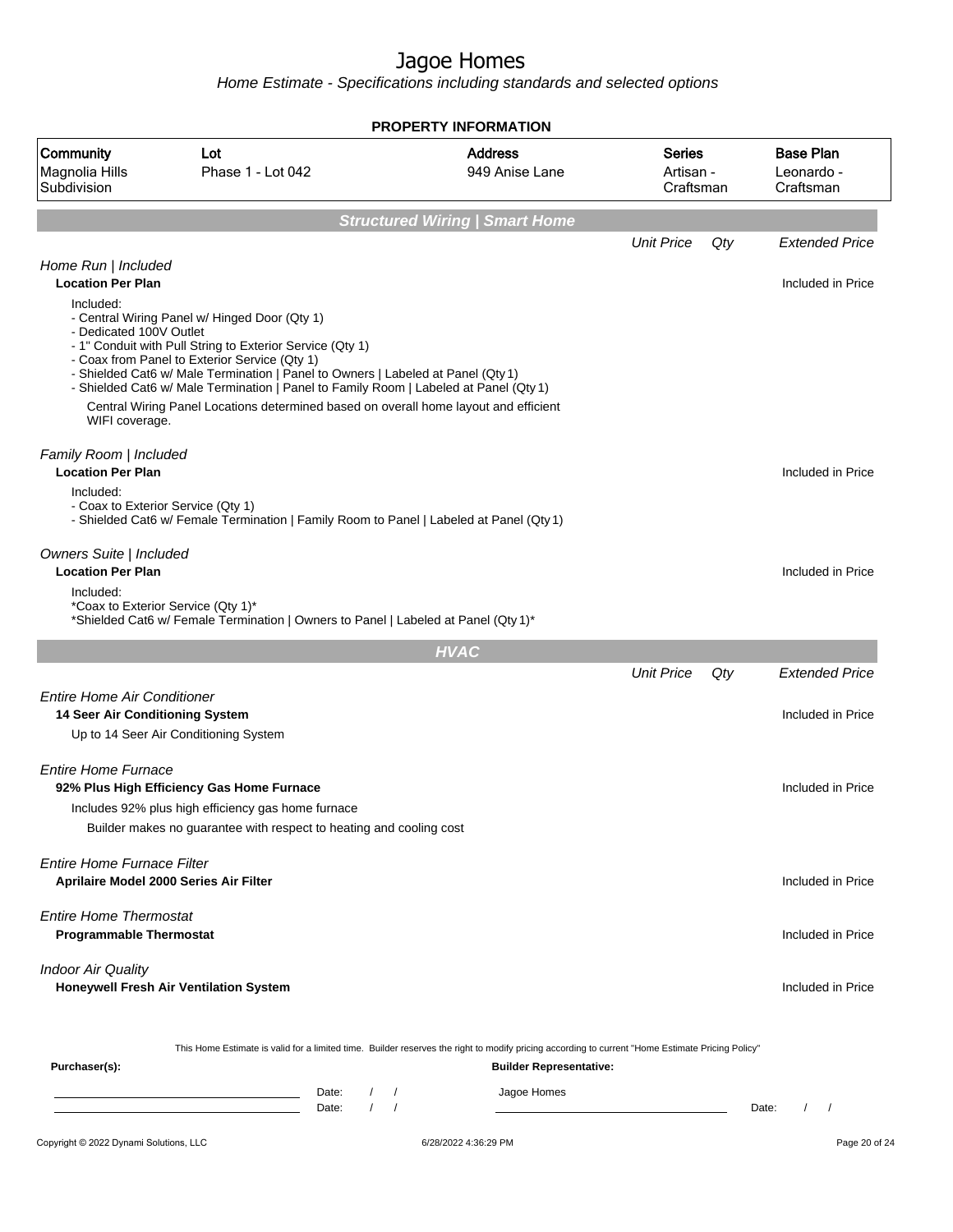Home Estimate - Specifications including standards and selected options

|                                                                           |                                                                                                                                                    | <b>PROPERTY INFORMATION</b>      |                                  |     |                                             |
|---------------------------------------------------------------------------|----------------------------------------------------------------------------------------------------------------------------------------------------|----------------------------------|----------------------------------|-----|---------------------------------------------|
| Community<br>Magnolia Hills<br>Subdivision                                | Lot<br>Phase 1 - Lot 042                                                                                                                           | <b>Address</b><br>949 Anise Lane | Series<br>Artisan -<br>Craftsman |     | <b>Base Plan</b><br>Leonardo -<br>Craftsman |
|                                                                           |                                                                                                                                                    | <b>HVAC</b>                      |                                  |     |                                             |
|                                                                           |                                                                                                                                                    |                                  | <b>Unit Price</b>                | Qty | <b>Extended Price</b>                       |
| <b>Entire Home Duct System</b><br><b>Flexible Duct</b>                    |                                                                                                                                                    |                                  |                                  |     | Included in Price                           |
| Entire Home Return Air<br><b>Multiple Return Air Vents</b>                |                                                                                                                                                    |                                  |                                  |     | Included in Price                           |
|                                                                           | One Return per Bedroom & One Central Return                                                                                                        |                                  |                                  |     |                                             |
| Laundry Dryer Vent<br><b>Dryer Vent Vented to Outside</b>                 |                                                                                                                                                    |                                  |                                  |     | Included in Price                           |
|                                                                           |                                                                                                                                                    | <b>Floor Coverings</b>           |                                  |     |                                             |
|                                                                           |                                                                                                                                                    |                                  | <b>Unit Price</b>                | Qty | <b>Extended Price</b>                       |
| <b>Entire Home Carpet Selection</b><br><b>Mohawk Carpet   Top Card II</b> |                                                                                                                                                    |                                  |                                  |     | Included in Price                           |
| Color                                                                     | Our Proven Performer, Top Card II, offers colorfast and consistent solution dyed Everstrand<br>polyester fiber with a 15 yr Manufacturer Warranty. |                                  |                                  |     |                                             |
|                                                                           | Selected Color: 945 London Fog                                                                                                                     |                                  |                                  |     | Included in Price                           |
| <b>Entire Home Carpet Pad</b>                                             |                                                                                                                                                    |                                  |                                  |     |                                             |
| 6# Carpet Pad                                                             |                                                                                                                                                    |                                  |                                  |     | Included in Price                           |
| <b>Owner's Bedroom Flooring</b>                                           | Luxury Vinyl Plank   Mohawk Arrington                                                                                                              |                                  |                                  |     | \$640.00                                    |
|                                                                           | Mohawk's Arrington offers a water-resistant construction, comfort underfoot, and high<br>resistance to dents and scratches in a hardwood look.     |                                  |                                  |     |                                             |
| Color                                                                     |                                                                                                                                                    |                                  |                                  |     | Included in Price                           |
| Direction                                                                 | Selected Color: Gauntlet Gray AU896                                                                                                                |                                  |                                  |     |                                             |
|                                                                           | Selected Direction: Front to Back                                                                                                                  |                                  |                                  |     | Included in Price                           |
|                                                                           | Foyer/Bath 2/Kit/Dining/Family Room/Halls/Laundry                                                                                                  |                                  |                                  |     |                                             |
|                                                                           | Luxury Vinyl Plank   Mohawk Arrington                                                                                                              |                                  |                                  |     | Included in Price                           |
|                                                                           | Mohawk's Arrington offers a water-resistant construction, comfort underfoot, and high<br>resistance to dents and scratches in a hardwood look.     |                                  |                                  |     |                                             |
| Color                                                                     |                                                                                                                                                    |                                  |                                  |     |                                             |
| <b>Direction</b>                                                          | Selected Color: Gauntlet Gray AU896                                                                                                                |                                  |                                  |     | Included in Price                           |
|                                                                           | Selected Direction: Front to Back                                                                                                                  |                                  |                                  |     | Included in Price                           |

This Home Estimate is valid for a limited time. Builder reserves the right to modify pricing according to current "Home Estimate Pricing Policy" **Purchaser(s): Builder Representative:** Date: / / Jagoe Homes<br>Date: / / Jagoe Homes Date: / / Date: / /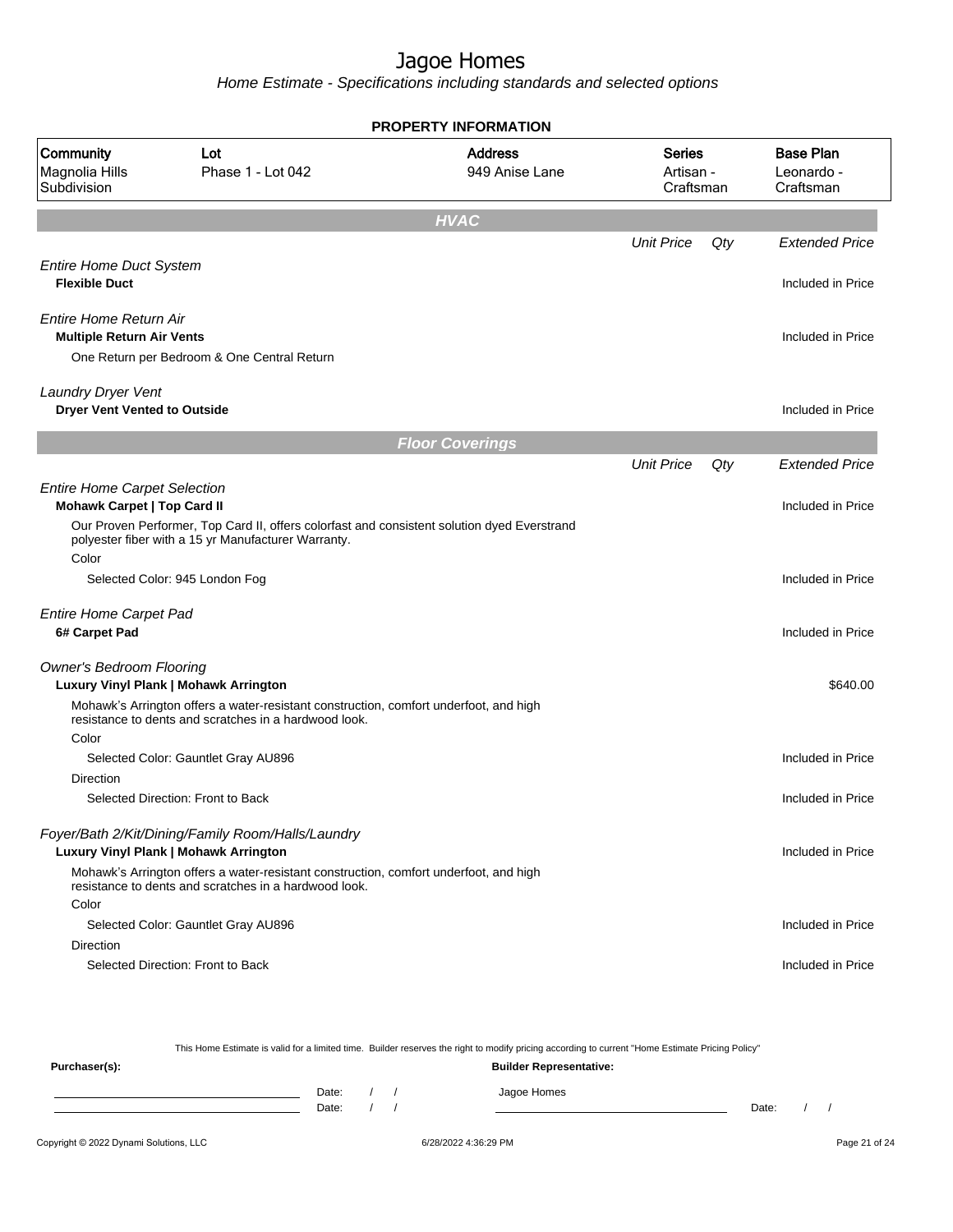|                                                                  |                                                                                                                                                  | <b>PROPERTY INFORMATION</b>           |                                         |     |                                             |
|------------------------------------------------------------------|--------------------------------------------------------------------------------------------------------------------------------------------------|---------------------------------------|-----------------------------------------|-----|---------------------------------------------|
| Community<br>Magnolia Hills<br>Subdivision                       | Lot<br>Phase 1 - Lot 042                                                                                                                         | <b>Address</b><br>949 Anise Lane      | <b>Series</b><br>Artisan -<br>Craftsman |     | <b>Base Plan</b><br>Leonardo -<br>Craftsman |
|                                                                  |                                                                                                                                                  | <b>Floor Coverings</b>                |                                         |     |                                             |
|                                                                  |                                                                                                                                                  |                                       | <b>Unit Price</b>                       | Qty | <b>Extended Price</b>                       |
| <b>Owner's Bath Flooring</b>                                     | Luxury Vinyl Plank   Mohawk Arrington                                                                                                            |                                       |                                         |     | Included in Price                           |
| Color                                                            | Mohawk's Arrington offers a water-resistant construction, comfort underfoot, and high<br>resistance to dents and scratches in a hardwood look.   |                                       |                                         |     |                                             |
| Direction                                                        | Selected Color: Gauntlet Gray AU896                                                                                                              |                                       |                                         |     | Included in Price                           |
|                                                                  | Selected Direction: Front to Back                                                                                                                |                                       |                                         |     | Included in Price                           |
|                                                                  |                                                                                                                                                  | <b>Shelving</b>                       |                                         |     |                                             |
|                                                                  |                                                                                                                                                  |                                       | <b>Unit Price</b>                       | Qty | <b>Extended Price</b>                       |
| <b>Owner's Closet Shelf &amp; Rod</b>                            |                                                                                                                                                  |                                       |                                         |     |                                             |
| Long Garment Hanging                                             | Closet Shelf 12" Shelf & Rod - 2 Runs Width of Closet - Supported 2'0" O.C. Vented                                                               |                                       |                                         |     | Included in Price                           |
|                                                                  | Selected Long Garment Hanging: None                                                                                                              |                                       |                                         |     | Included in Price                           |
| Standard Hanging                                                 | Selected Standard Hanging: Standard Hanging (42" & 84")                                                                                          |                                       |                                         |     | Included in Price                           |
| Bedroom 2 Closet Shelf & Rod                                     | Closet Shelf 12" Shelf & Rod - 2 Runs Width of Closet - Supported 2'0" O.C. Vented                                                               |                                       |                                         |     | Included in Price                           |
| Long Garment Hanging                                             | Selected Long Garment Hanging: None                                                                                                              |                                       |                                         |     | Included in Price                           |
| <b>Standard Hanging</b>                                          | Selected Standard Hanging: Standard Hanging (42" & 84")                                                                                          |                                       |                                         |     | Included in Price                           |
| Bedroom 3 Closet Shelf & Rod                                     | Closet Shelf 12" Shelf & Rod - 2 Runs Width of Closet - Supported 2'0" O.C. Vented                                                               |                                       |                                         |     | Included in Price                           |
| Long Garment Hanging                                             |                                                                                                                                                  |                                       |                                         |     |                                             |
|                                                                  | Selected Long Garment Hanging: None                                                                                                              |                                       |                                         |     | Included in Price                           |
| Standard Hanging                                                 | Selected Standard Hanging: Standard Hanging (42" & 84")                                                                                          |                                       |                                         |     | Included in Price                           |
| <b>Entire Home Storage Shelf</b>                                 | Storage Shelf 12" and 16" deep- Vented (per plan)                                                                                                |                                       |                                         |     | Included in Price                           |
|                                                                  |                                                                                                                                                  | <b>Foundations</b>                    |                                         |     |                                             |
|                                                                  |                                                                                                                                                  |                                       | <b>Unit Price</b>                       | Qty | <b>Extended Price</b>                       |
| <b>Entire Home Footing Size</b><br>19" Wide x 8" Deep, 3000 psi, |                                                                                                                                                  |                                       |                                         |     | \$0.00                                      |
|                                                                  |                                                                                                                                                  |                                       |                                         |     |                                             |
| Purchaser(s):                                                    | This Home Estimate is valid for a limited time. Builder reserves the right to modify pricing according to current "Home Estimate Pricing Policy" | <b>Builder Representative:</b>        |                                         |     |                                             |
|                                                                  | Date:<br>$\sqrt{2}$<br>$\prime$<br>Date:                                                                                                         | Jagoe Homes<br>$\sqrt{2}$<br>$\prime$ |                                         |     | Date:<br>$\overline{1}$<br>$\sqrt{2}$       |
| Copyright © 2022 Dynami Solutions, LLC                           |                                                                                                                                                  | 6/28/2022 4:36:29 PM                  |                                         |     | Page 22 of 24                               |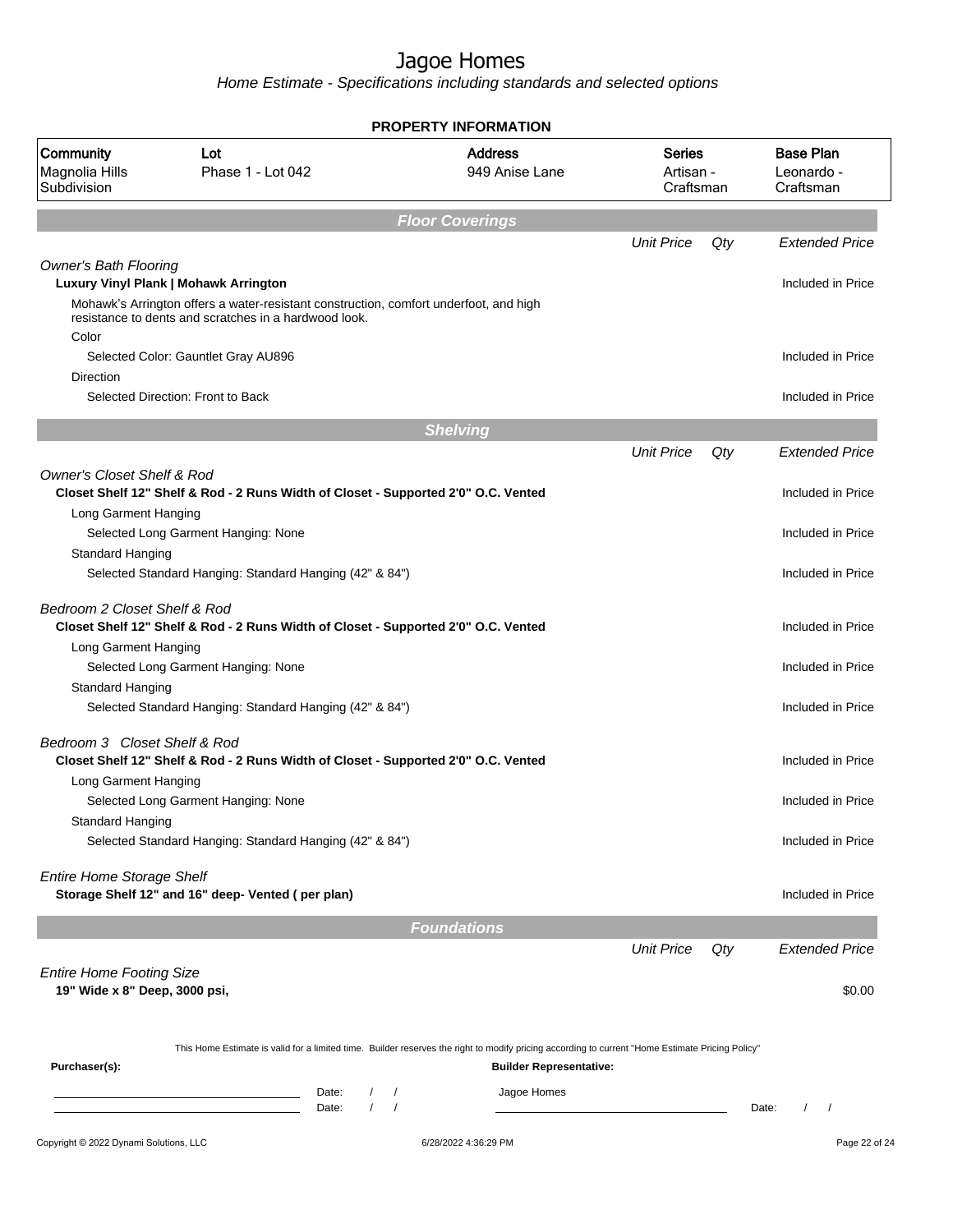|                                                                                                      |                                                                                                                                                  |                            |                               | <b>PROPERTY INFORMATION</b>      |                                         |     |                                             |
|------------------------------------------------------------------------------------------------------|--------------------------------------------------------------------------------------------------------------------------------------------------|----------------------------|-------------------------------|----------------------------------|-----------------------------------------|-----|---------------------------------------------|
| <b>Community</b><br>Magnolia Hills<br>Subdivision                                                    | Lot<br>Phase 1 - Lot 042                                                                                                                         |                            |                               | <b>Address</b><br>949 Anise Lane | <b>Series</b><br>Artisan -<br>Craftsman |     | <b>Base Plan</b><br>Leonardo -<br>Craftsman |
|                                                                                                      |                                                                                                                                                  |                            | <b>Framing</b>                |                                  |                                         |     |                                             |
| Entire Home 2 x 4 Wall Studs<br>Studs 2 x 4 @ 16" oc, SPF Grade                                      |                                                                                                                                                  |                            |                               |                                  | <b>Unit Price</b>                       | Qty | <b>Extended Price</b><br>Included in Price  |
| Entire Home 2 x 6 Wall Studs                                                                         | Studs 2 x 6 @ 24" oc, SPF Grade (Per Plan)                                                                                                       |                            |                               |                                  |                                         |     | Included in Price                           |
| <b>Entire Home Exterior Wall Sheathing</b>                                                           | Exterior Wall Sheathing (7/16" OSB &/or 1/2" Styrofoam)                                                                                          |                            |                               |                                  |                                         |     | Included in Price                           |
| Entire Home Exterior Wall House Wrap<br><b>Exterior Wall Covering House Wrap</b>                     |                                                                                                                                                  |                            |                               |                                  |                                         |     | Included in Price                           |
| <b>Entire Home Foundation Plates</b>                                                                 | Foundation Plates treated yellow pine                                                                                                            |                            |                               |                                  |                                         |     | Included in Price                           |
| Main Level Ceiling Heights<br>Interior Flat Ceiling Height 9'0"<br>Certain ceiling heights may vary. |                                                                                                                                                  |                            |                               |                                  |                                         |     | Included in Price                           |
| Per Plan Roof Trusses<br><b>Roof Trusses</b>                                                         |                                                                                                                                                  |                            |                               |                                  |                                         |     | Included in Price                           |
| <b>Roof Sheathing</b><br>Roof Sheathing 7/16" OSB                                                    |                                                                                                                                                  |                            |                               |                                  |                                         |     | Included in Price                           |
|                                                                                                      |                                                                                                                                                  |                            | <b>Landscaping &amp; Yard</b> |                                  |                                         |     |                                             |
| <b>Exterior Lawn Sod</b><br><b>Basins</b> )                                                          | Sod All of Yard, Fescue & Bluegrass (Excludes Areas with Brush & Trees & Retention                                                               |                            |                               |                                  | <b>Unit Price</b>                       | Qty | <b>Extended Price</b><br>Included in Price  |
| <b>Shrubs &amp; Trees</b>                                                                            | Shrubs & Trees 5/18" shrubs, 3/3' upright shrubs, 1 tree and landscape mulch                                                                     |                            |                               |                                  |                                         |     | Included in Price                           |
|                                                                                                      |                                                                                                                                                  |                            | <b>Ventilation</b>            |                                  |                                         |     |                                             |
|                                                                                                      |                                                                                                                                                  |                            |                               |                                  | <b>Unit Price</b>                       | Qty | <b>Extended Price</b>                       |
| <b>Bath Vent Fans</b><br><b>Bath Fans Vented to Exterior</b>                                         |                                                                                                                                                  |                            |                               |                                  |                                         |     | Included in Price                           |
|                                                                                                      | Kitchen Range Hood or Microwave Hood Vent<br>Kitchen Range Hood or Microwave Hood Vented to Exterior                                             |                            |                               |                                  |                                         |     | Included in Price                           |
| Purchaser(s):                                                                                        | This Home Estimate is valid for a limited time. Builder reserves the right to modify pricing according to current "Home Estimate Pricing Policy" |                            |                               | <b>Builder Representative:</b>   |                                         |     |                                             |
|                                                                                                      |                                                                                                                                                  | Date:<br>$\prime$<br>Date: | $\prime$<br>$\prime$          | Jagoe Homes                      |                                         |     | $\prime$<br>Date:<br>$\sqrt{ }$             |
| Copyright © 2022 Dynami Solutions, LLC                                                               |                                                                                                                                                  |                            |                               | 6/28/2022 4:36:29 PM             |                                         |     | Page 23 of 24                               |